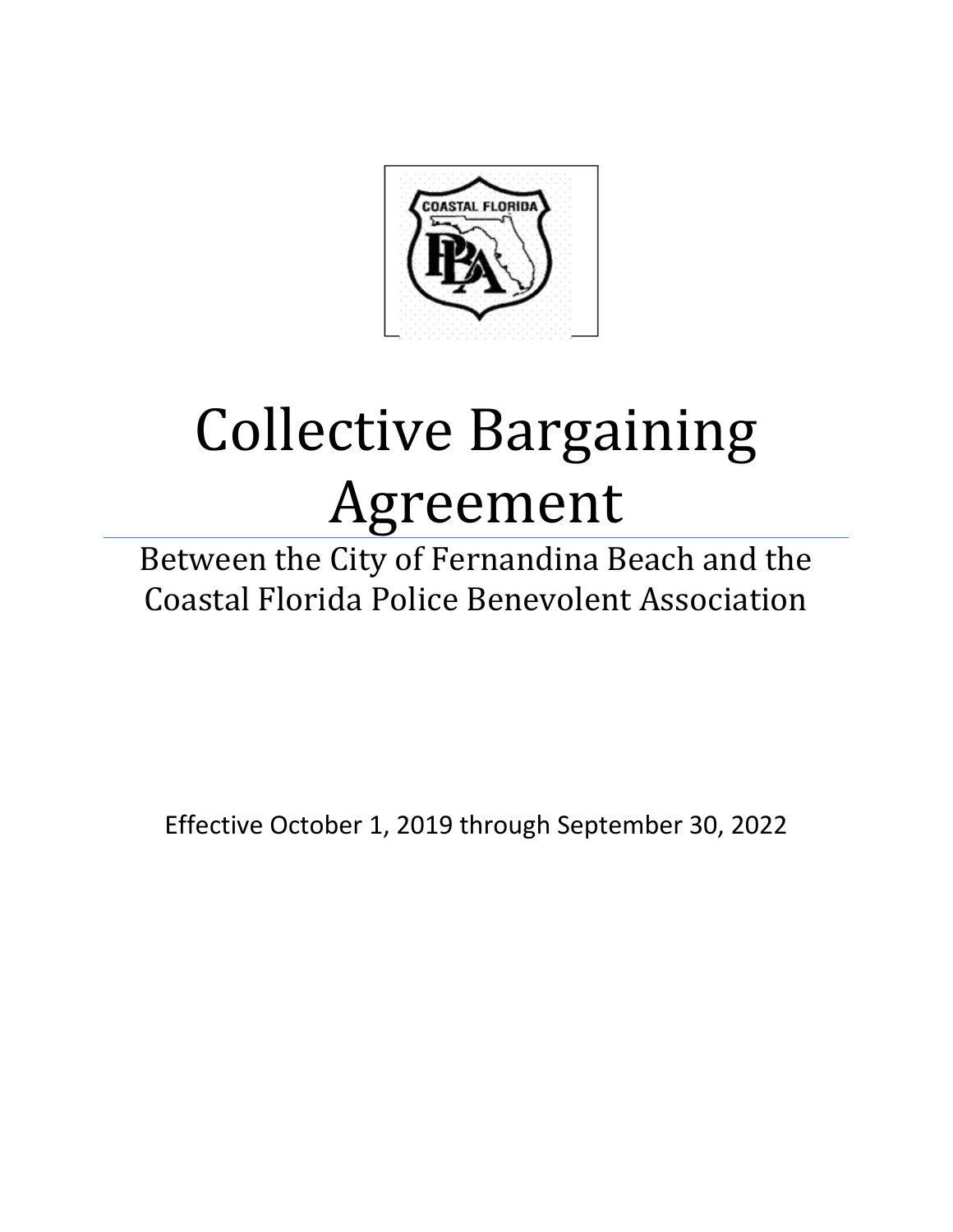| <b>Article</b> | <b>Article Title</b>                      | Page           |
|----------------|-------------------------------------------|----------------|
|                |                                           |                |
|                | Preamble                                  | $\mathbf{1}$   |
| 1              | Recognition                               | $\mathbf{1}$   |
| $\overline{c}$ | <b>Management Rights</b>                  | $\mathbf 1$    |
| 3              | Representatives of the CFPBA              | $\overline{c}$ |
| 4              | Representatives of the City               | $\overline{c}$ |
| 5              | No Discrimination                         | $\overline{c}$ |
| 6              | <b>Grievance Procedure</b>                | $\overline{2}$ |
| 7              | <b>Union Security</b>                     | $\overline{4}$ |
| 8              | <b>Dues Deduction</b>                     | 5              |
| 9              | Discipline                                | 5              |
| 10             | <b>Official Duties</b>                    | $\overline{7}$ |
| 11             | Liability                                 | $\overline{7}$ |
| 12             | Safety and Health                         | $\overline{7}$ |
| 13             | Workweek                                  | $\tau$         |
| 14             | Hours of Work; Overtime; Compensation     | 8              |
| 15             | Recall, Standby, and On-Call Time         | 10             |
| 16             | Leaves                                    | 12             |
| 17             | Wages                                     | 16             |
| 18             | Insurance                                 | 18             |
| 19             | <b>Training and Tuition Reimbursement</b> | 18             |
| 20             | Seniority                                 | 22             |
| 21             | <b>Bulletin Boards</b>                    | 23             |
| 22             | Uniforms and Equipment                    | 23             |
| 23             | Severability                              | 25             |
| 24             | Residency                                 | 25             |
| 25             | <b>Assigned Vehicles</b>                  | 25             |
| 26             | <b>Emergency Provisions</b>               | 25             |
| 27             | (Reserved for Future Use)                 | 25             |
| 28             | Promotions                                | 26             |
| 29             | <b>Off-Duty Employment</b>                | 26             |
| 30             | <b>Labor Management Committee</b>         | 26             |
| 31             |                                           | 27             |
|                | Duration, Modification, and Renegotiation |                |
|                | <b>Signature Page</b>                     | 28             |
| Appendix "A"   | <b>Grievance Form</b>                     | 29             |

# **Table of Contents**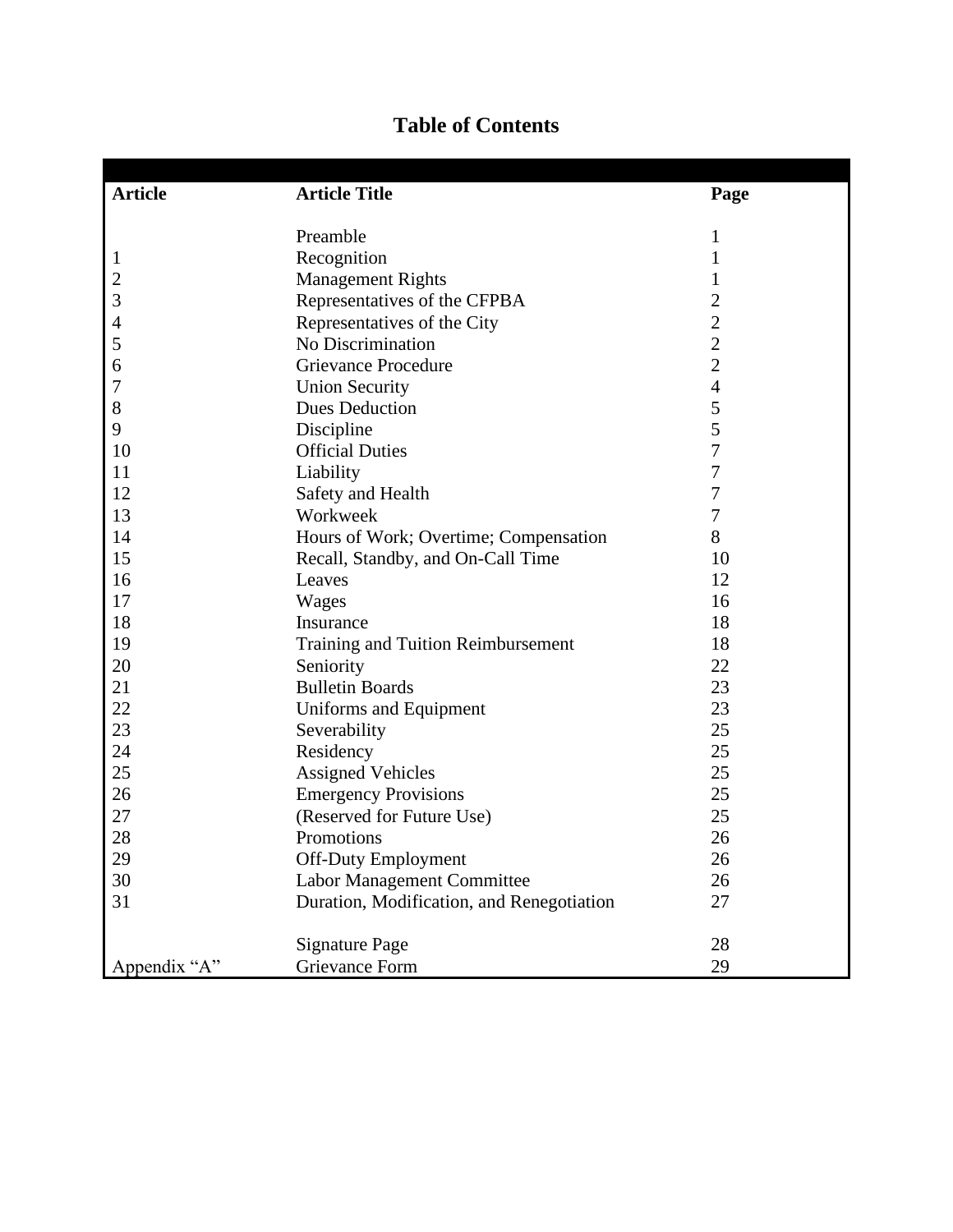#### **PREAMBLE**

It is the intent and purpose of this Agreement to assure sound and mutually beneficial working and economic relationships between the parties hereto, to provide an orderly means of resolving any misunderstandings or differences which may arise, and to set forth herein basic and full agreements between the parties concerning wages, hours of employment, and other terms and conditions of employment. It is understood that the City is engaged in furnishing essential public services which vitally affect the health, safety and tranquility of the public and both parties hereto recognize the need for their pledge and support to the continuous and reliable services to the public.

#### **ARTICLE 1, RECOGNITION**

The City of Fernandina Beach, hereinafter referred to as the "City," pursuant to Florida State Statutes, Chapter 447, and in accordance with the Florida Public Employees Relations Commission Unit Certification No. 720, agrees to recognize the Coastal Florida Police Benevolent Association, Inc., hereinafter referred to as the "CFPBA" as the sole and exclusive Bargaining Agent for all sworn police officers, through the rank of sergeant for the purpose of collective bargaining in the determination of wages, hours and terms and conditions of employment of the public employees within the bargaining unit unless and until recognition of such bargaining representative is withdrawn by a vote of the majority of the employees represented.

# **ARTICLE 2, MANAGEMENT RIGHTS**

2.1 Except as specifically limited by the express provisions of this Agreement, the City retains all traditional rights to manage and direct the affairs of the City in all of its various aspects and to manage and direct its employees including but not limited to the following: to plan, direct, control and determine the budget and all the operations, services and missions of the City; to supervise and direct the working forces; to establish the qualifications for employees and promotions and to employ employees; to schedule and assign work; to establish work and productivity standards and, from time to time, to change those standards; to assign overtime; to contract out for goods and services; to determine the methods, means, organization and number of personnel by which such operations and services shall be made or purchased; to make, alter and enforce reasonable rules, regulations orders and policies; to evaluate employees; to establish performance standards; to discipline, suspend and/or discharge non-probationary employees for just cause; to change or eliminate existing methods, equipment or facilities or introduce new ones; to take any and all actions as may be necessary to carry out the mission of the City and the Police Department in the event of civil emergency as may be declared by the Mayor, City Manager, Police Chief or their authorized designees; to determine, in the sole discretion of the Mayor, that civil emergency conditions exist, which may include, but are not limited to, riots, civil disorders, tornado conditions, floods, hurricanes or other catastrophes; and, to carry out the mission of the City; provided however, that the exercise of any of the above rights shall not conflict with any of the express written provisions of this Agreement.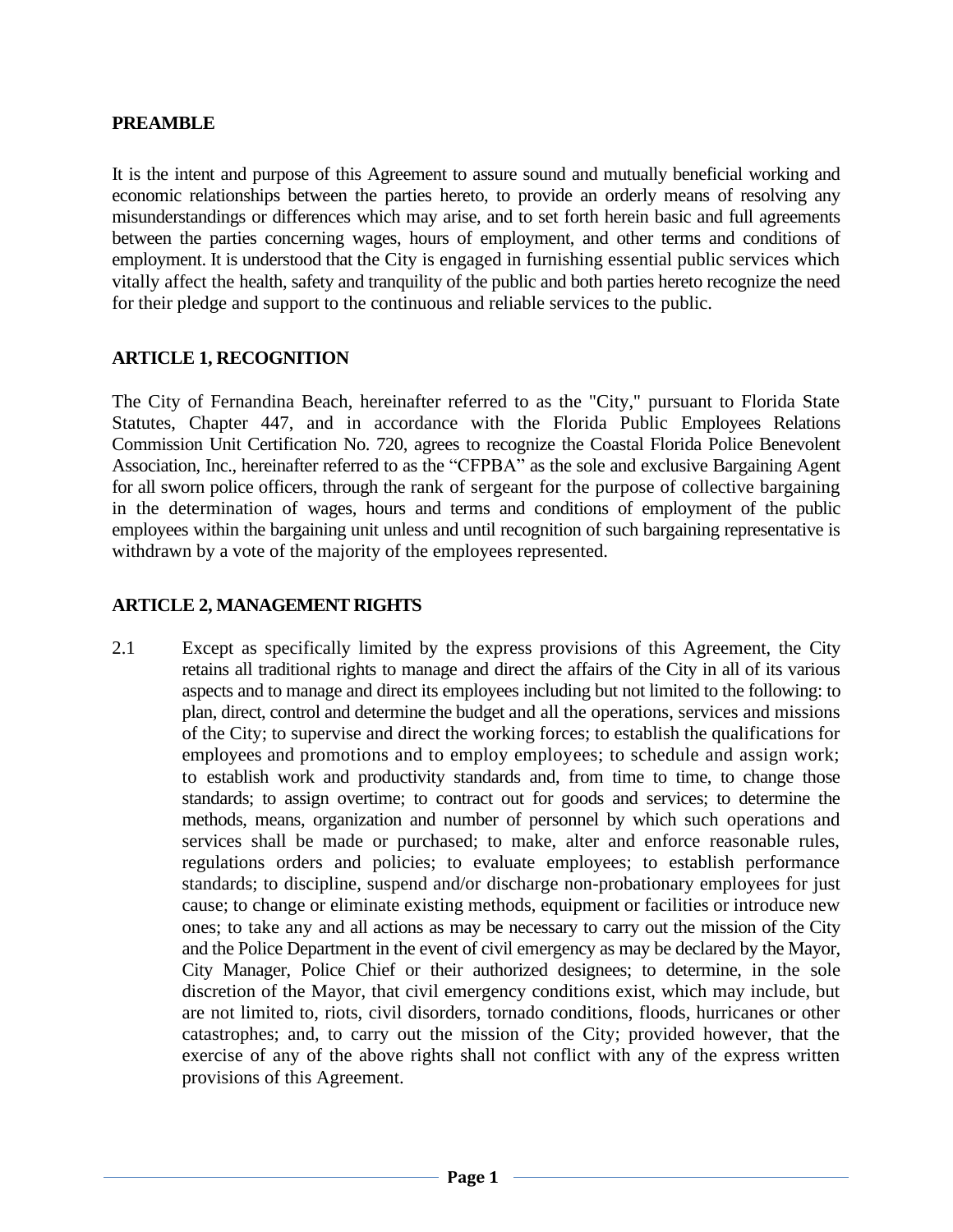- 2.2 The City has the exclusive right to schedule overtime work as required in the manner most advantageous to the City, consistent with the applicable provisions of this Agreement.
- 2.3 The CFPBA recognizes the exclusive right of the Chief to establish departmental rules and procedure. However, in all cases where practical, major changes in departmental rules and procedures will be supplied to officials of the CFPBA for comments and suggestions prior to implementation.
- 2.4 A police officer's probationary period shall be for a period of two hundred and seventy five (275) work days from the first day of a full time status. This period is equivalent to approximately eighteen (18) months. For the purpose of this article, leave days of any type will not be considered a work day. The probationary employee can be disciplined or discharged at any time without cause.

# **ARTICLE 3, REPRESENTATIVES OF THE CFPBA**

The CFPBA shall be represented by its local officials as designated in writing to the City. In any matter between the City and the CFPBA an alternate may be selected from the CFPBA with a letter of authorization from the trustees.

# **ARTICLE 4, REPRESENTATIVES OF THE CITY**

The City shall be represented by its city manager or his designees, whose name shall be submitted to the CFPBA representatives.

#### **ARTICLE 5, NO DISCRIMINATION**

No employee covered by this Agreement will be discriminated against because of age, race, color, creed, religion, sex, national origin, membership or non-membership in the CFPBA, marital status or physical handicap. All references in this Agreement to employees of the male gender are used for convenience only and shall be construed to include both male and female employees.

#### **ARTICLE 6, GRIEVANCE PROCEDURE**

In order to provide for harmonious working relationships between the parties and to provide the expeditious resolution of misunderstandings or grievances, the parties agree to the following procedure. Both parties agree to encourage the informal resolution of workplace issues. A grievance shall be defined as any dispute that a member of the bargaining unit or the CFPBA may have arising out of the interpretation or application of this Agreement. The times indicated on all steps may be extended by mutual written agreement, but both parties agree to resolve grievances or move the process forward without undue delay. During each step of the grievance procedure the effected employee (grievant) may have a CFPBA representative present or if not a member of the CFPBA a representative of his choice.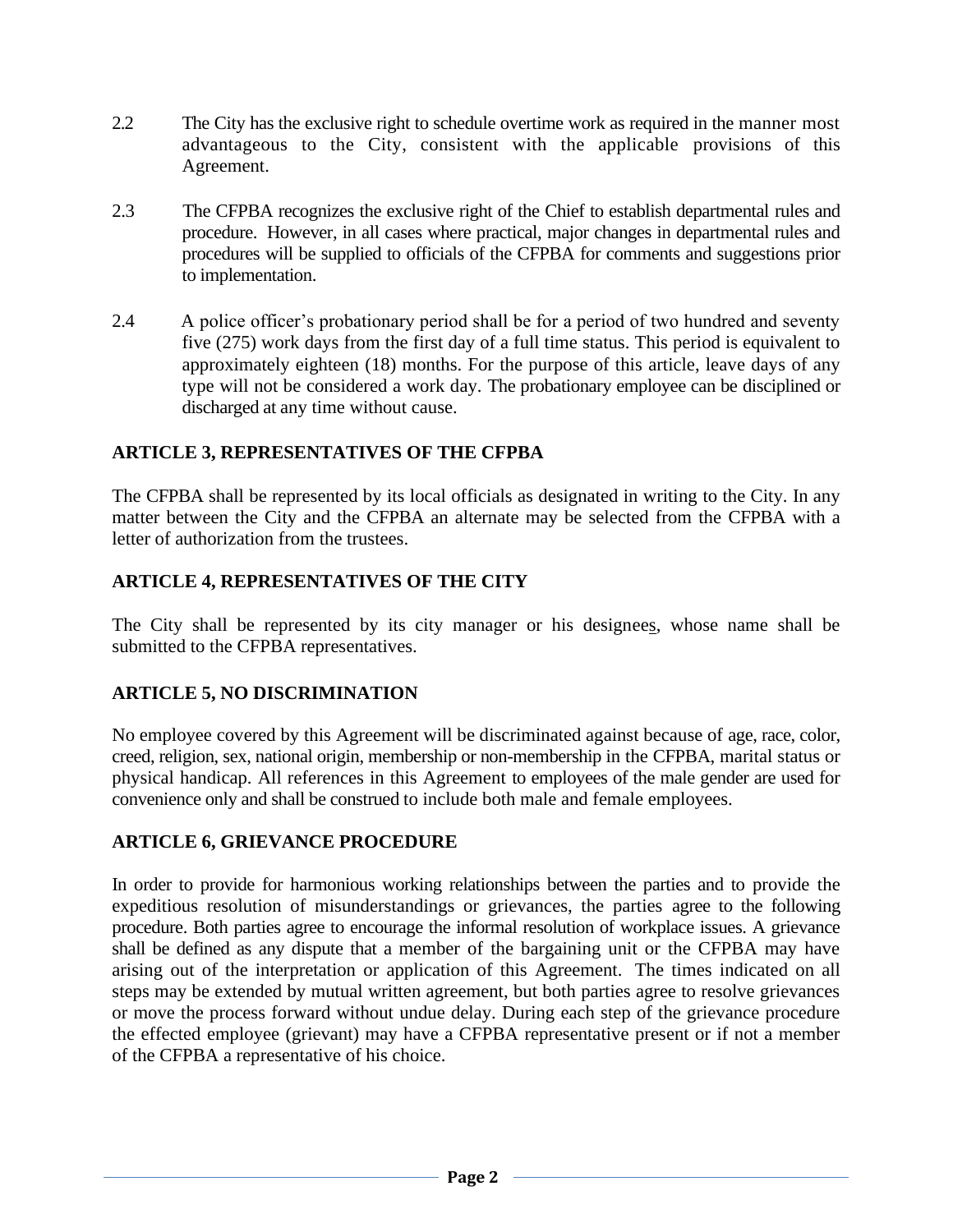Step 1: The grievant shall discuss the issue with the appropriate bureau commander within the chain of command ten (10) business days of the occurrence giving rise to the potential grievance. The bureau commander shall attempt to resolve the issue within ten (10) business days of the discussion.

Step 2: If the issue has not been satisfactorily resolved, the employee, or the CFPBA representative, shall present a formal grievance in writing to the Chief of Police within ten (10) business days of the receipt of the bureau commander's response as set forth in Step 1. The Chief shall meet with the employee and his CFPBA representative within ten (10) business days of receiving the grievance. The Chief will respond, in writing, within ten (10) business days of his meeting with the grievant and/or their CFPBA representative.

Step 3: If the grievance is not satisfactorily resolved in Step 2, the employee and/or their CFPBA representative shall present the written grievance, along with the written responses issued in Step 2, to the City Manager, within ten (10) business days of his receipt of the response due in Step 2. The City Manager shall meet with the employee and/or their CFPBA representative within ten (10) business days of receiving the grievance. The City Manager will respond in writing to the employee and the CFPBA within ten (10) business days from the date of the meeting with the grievant and/or their CFPBA representative.

Step 4: If the grievance has not been satisfactorily resolved in Step 3, the CFPBA may request that the grievance be submitted to an impartial Arbitrator for his final and binding decision. Within thirty (30) calendar days from the receipt of the City Manager's response in Step 3, only the CFPBA may request of the City, that an Arbitrator be mutually selected. The parties shall request a list of five (5) Arbitrators to be submitted by the Federal Mediation Conciliation Service and shall attempt to agree on one Arbitrator. Within fifteen (15) days of receiving the list of Arbitrators, the Arbitrator shall be selected. If no agreement is reached, the Arbitrator shall be selected by the CFPBA striking a name from the list with the City striking next, until only one name remains. Arbitration should commence within ninety (90) days or within a reasonable time of the selection of the Arbitrator. The Arbitrator shall stay within the scope and terms of this Agreement. He/she shall have no authority to change, amend, add to, subtract from or otherwise alter or supplement this Agreement or any Amendment thereto, nor shall he have the authority to supersede any applicable laws in resolving the grievance. The losing party shall bear the expense of the Arbitrator, with each party bearing the expense of its own representatives. The party requesting a transcript of the hearing will bear the cost of the transcription. Copies of the Arbitration award shall be furnished to both parties within thirty (30) days of the hearing and the award shall be final and binding on both parties.

Parties agree to oral closing arguments in lieu of written briefs.

Rules of Grievance Processing

It is agreed: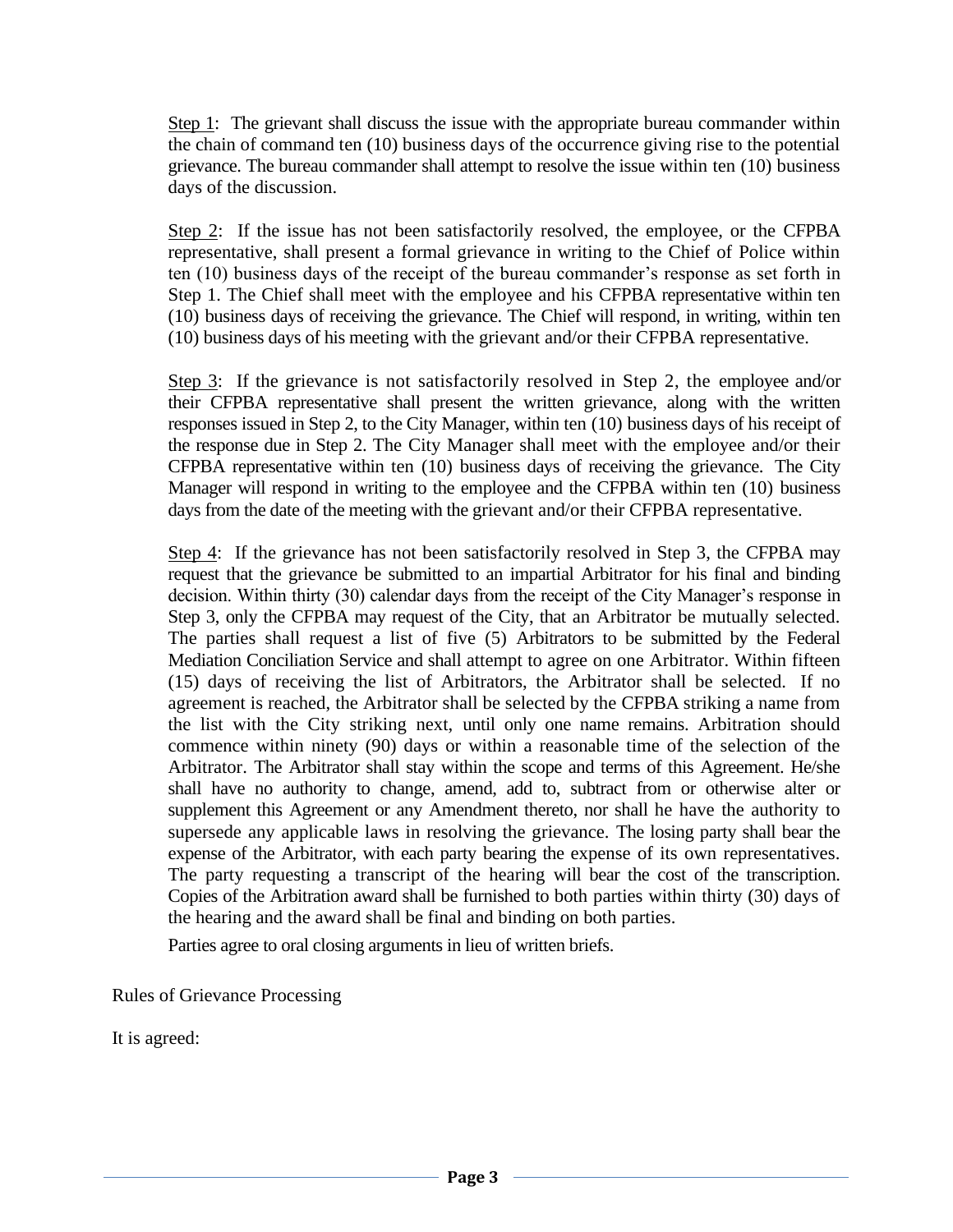- (a) A grievance must be brought forward as soon as it might reasonably have become known to exist, not to exceed the ten (10) business day notification period as outlined in Step 1 of the grievance procedure.
- (b) Time limits at any stage of the grievance procedure may be extended by written mutual agreement of the parties involved in that Step.
- (c) A grievance presented at Step 2 and above shall be dated and signed by either the aggrieved employee or the CFPBA representative presenting it. A decision rendered shall be written to the aggrieved employee and the CFPBA representative, and shall be dated and signed by the City representative at that Step.
- (d) When a written grievance is presented, the City representative shall acknowledge receipt of it and the date thereof in writing.
- (e) A grievance not advanced to the higher Step within the time limit provided shall be deemed permanently withdrawn and as having been settled on the basis of the decision most recently given. Failure on the part of the City representative to answer within the time limit set forth in any Step will entitle the employee to proceed to the next Step.
- (f) When a grievance is reduced to writing it shall be set forth in the space provided on the approved grievance form. A copy of the form is attached as Appendix A
- (g) In settlement of any grievance resulting in retroactive adjustment, such adjustment shall be limited to the effective date of signing of the Agreement.
- (h) A class action grievance may be filed on behalf of two (2) or more members by the CFPBA and shall follow the procedures as set forth in this Article.

# **ARTICLE 7, UNION SECURITY**

- 7.1 The CFPBA unit representative, or in his absence, his designee, who shall be a member of the CFPBA, shall be granted time off by his supervisor or his designee to conduct CFPBA business that concerns the City which can only be conducted during working hours, provided a written request is submitted prior to the time off period and such absence would not unduly hamper the operations of where such officer is employed. In emergencies, the request may be submitted orally and later confirmed in writing.
- 7.2 Any time during the fiscal year a bargaining unit member may voluntarily donate no less than two (2) hours nor more than twenty-four (24) hours of leave time to a Time Pool to be used by city employees designated by CFPBA for union business and designated union activities such as negotiation of Union Contracts, grievance handling, attendance at union functions, seminars, conferences, symposia, required meetings including city and county, but not to include political events which might create the perception of endorsement of a political candidate.
- 7.3 A representative of the union desiring to be away from work on official Union business shall submit a Time Bank request at least five (5) days prior to the date of such meeting to the employee's immediate supervisor and such request shall not be unreasonably denied. In the event there is insufficient time to provide the five (5) day notice because of an unknown situation such as attend a grievance or pending meeting then the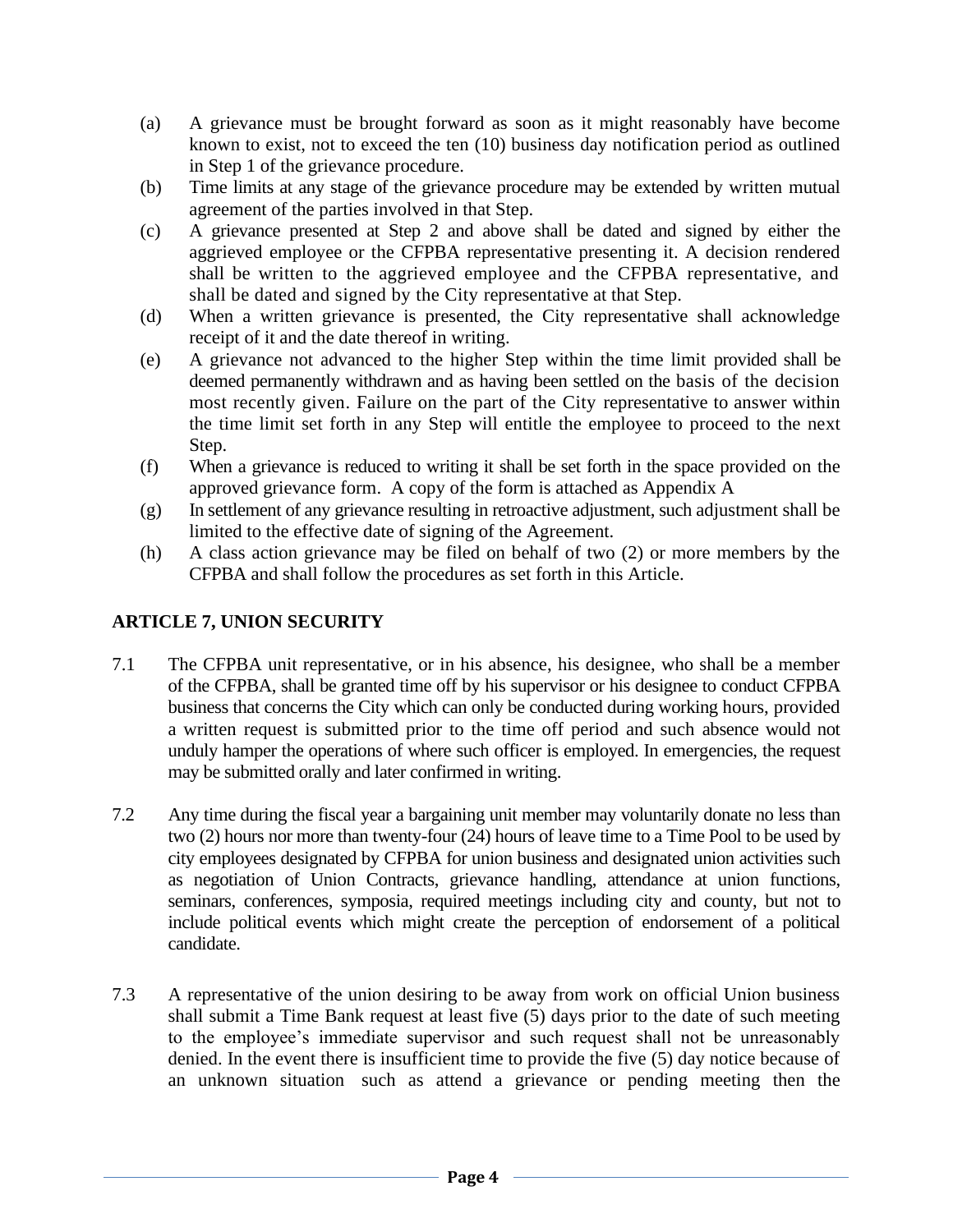representative will make every reasonable effort to notify his/her supervisor as soon as they are made aware of that required attendance.

7.4 Donations of Time shall be authorized by the employee and receipt of such donation shall be noted back to the employee and the Chief of Police by the Human Resources Department. An accurate record of Time Pool hours accumulated and used shall be kept by both the Human Resources Department and Union.

# **ARTICLE 8, DUES DEDUCTION**

Upon receipt of a written authorization from an employee covered by this Agreement, the City agrees to deduct dues and assessments in an amount certified by the CFPBA from the pay of the employee so authorizing. The City will remit to the CFPBA such sums within ten (10) days. Changes in the membership dues or assessment rates will be certified to the City in writing over the signature of the President of the CFPBA and shall be furnished to the City at least thirty (30) days in advance of the effective date of such change. The City's remittance will be deemed correct if the CFPBA does not give written notice to the City within two (2) calendar weeks after a remittance is received of its belief that the remittance is incorrect, with reason(s) stated thereof.

#### **ARTICLE 9, DISCIPLINE**

- 9.1 Discipline and Appeals: The City reserves the right to discipline its non-probationary employees for just cause including suspension, demotion or dismissal.
- 9.2 Rights of Law Enforcement Officers While under Investigation: Whenever a Police Officer is under investigation and subject to interrogation by members of his or her agency for any reason which could lead to disciplinary action, demotion or dismissal, Florida Statutes 112.531-112.534 apply; and such interrogation shall be conducted under the following conditions:
	- (a) The interrogation or interview shall be conducted at a reasonable hour, preferably at a time when the law enforcement officer is on duty, unless the seriousness of the investigation is of such a degree that an immediate action is required.
	- (b) The interrogation or interview shall take place either at the office of Internal Investigations or at the office of the police unit in which the incident allegedly occurred, as designated by the investigating officer or agency.
	- (c) The law enforcement officer under investigation shall be informed of the rank, name and command of the officer in charge of the investigation, the interrogating officer and all persons present during the interrogation or interview. All questions directed to the officer under interrogation or interview shall be asked by and through one (1) interrogator during any one investigative interrogation, unless specifically waived by the officer under investigation.
	- (d) The law enforcement officer under investigation shall be informed of the nature of the investigation prior to any interrogation or interview and shall be informed of the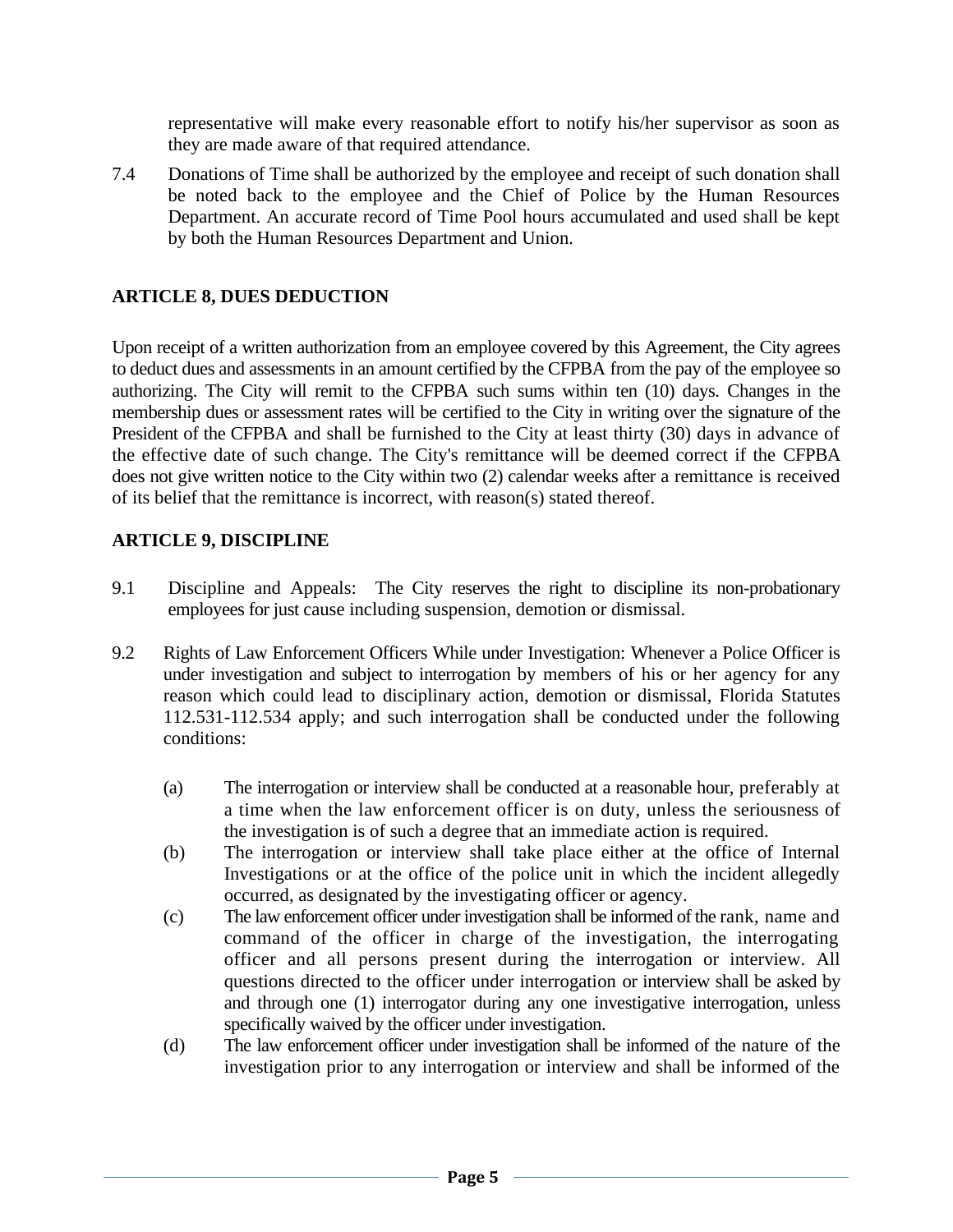name of all complainants. Should the charges not be substantiated the aggrieved officer will be informed in writing by the Chief of Police or his designee.

- (e) Interrogating sessions or interviews shall be for reasonable periods and shall be timed to allow for such personal necessities and rest periods as are reasonably necessary.
- (f) The law enforcement officer under interrogation or interview shall not be subjected to offensive language or threatened with transfer, dismissal, or disciplinary action. No promise or reward shall be made as an inducement to answer any questions.
- (g) The entire interrogation or interview of a law enforcement officer by the Internal Investigation Section, including the times of all recess periods, shall be \*recorded and there shall be no unrecorded questions or statements.
- (h) If the law enforcement officer under interrogation or interview is under arrest, or is likely to be placed under arrest as a result of the interrogation or interview, he shall be completely informed of all rights, prior to the commencement of the interrogation or interview.
- (i) At the request of any law enforcement officer under investigation, he shall have the right to be represented by counsel or any other representative of his choice who shall be present at all times during such interrogation or interview whenever the interrogation or interview relates to the officer's continued fitness for law enforcement duty or employment.
- (j) No law enforcement officer shall be discharged; disciplined; demoted; denied promotion, transfer, or reassignment; or otherwise discriminated against in regard to his or her employment or appointment, or be threatened with any such treatment, by reason of his or her exercise of the rights granted by this part.
- (k) A complaint filed against a law enforcement officer with a law enforcement agency and all information obtained pursuant to the investigation by the agency of such complaint shall be confidential and exempt from the provisions of s. 119.07(1) until the investigation ceases to be active, or until the agency head or the agency head's designee provides written notice to the officer who is the subject of the complaint, either personally or by mail, that the agency has either: (1) Concluded the investigation with a finding not to proceed with disciplinary action or to file charges; or (2) Concluded the investigation with a finding to proceed with disciplinary action or to file charges.
- (l) The officer who is the subject of the complaint may review the complaint and all statements regardless of form made by the complainant and witnesses immediately prior to the beginning of the investigative interview. If a witness to a complaint is incarcerated in a correctional facility and may be under the supervision of, or have contact with, the officer under investigation, only the names and written statements of the complainant and non-incarcerated witnesses may be reviewed by the officer under investigation immediately prior to the beginning of the investigative interview.

\* *Recorded shall mean any one or more of the following: taking of statement by audio tape recorder or by a court stenographer. Under no circumstances shall this Article conflict with the requirements of State law*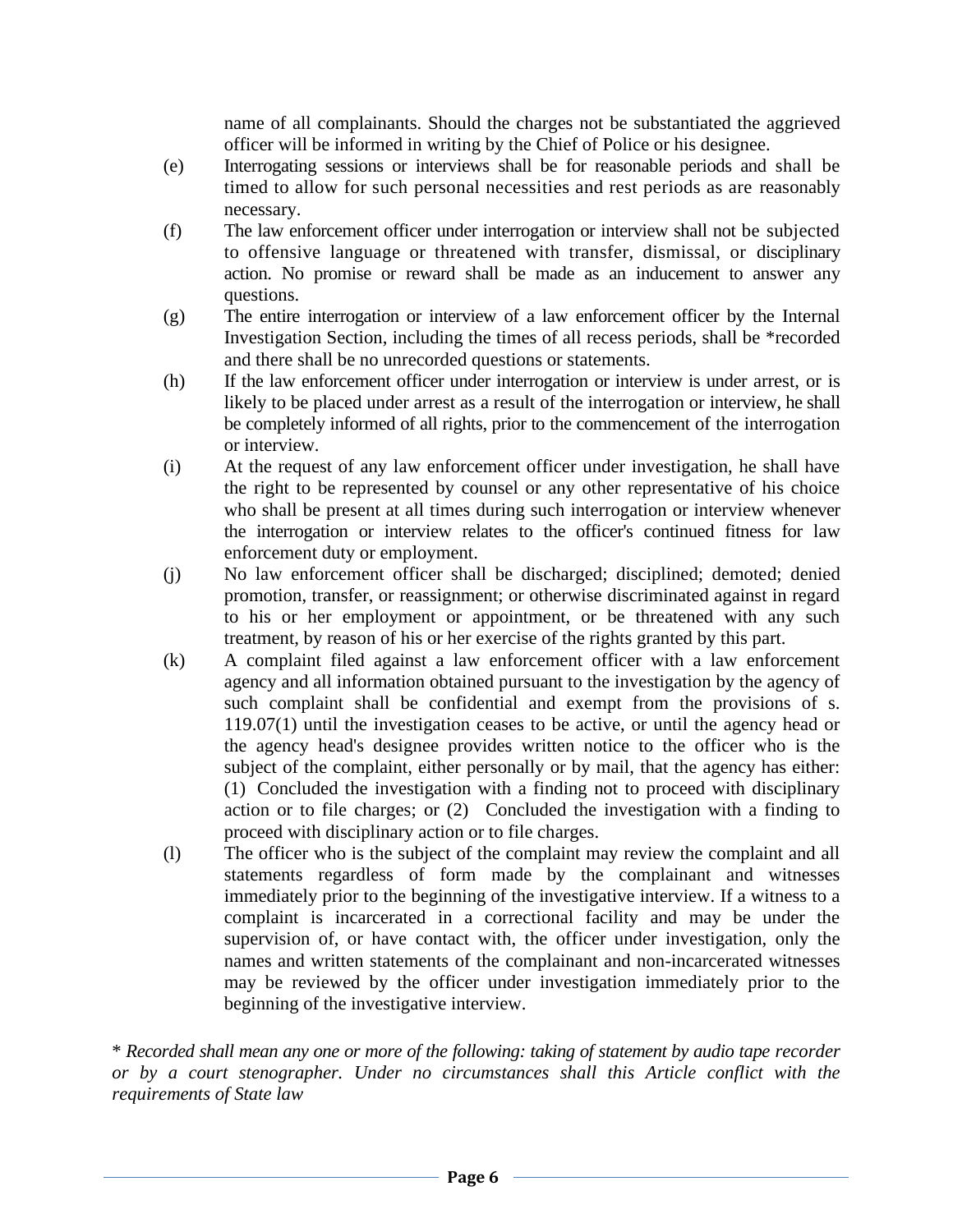# **ARTICLE 10, OFFICIAL DUTIES**

No employee shall refuse to perform any official police act as ordered by a supervisor or required by State, County or Municipal law. No employee shall be required to perform any act or function which is outside the scope of a police officer's function or not generally considered to be a bona fide police function. The duty of a police officer shall be as presently set forth or as amended in the rules and regulations of the City of Fernandina Beach, Florida, and/or the Fernandina Beach Police Department Policy Manual.

# **ARTICLE 11, LIABILITY**

No employee shall be held liable financially for any equipment which is lost, stolen, damaged, destroyed, or otherwise rendered unusable unless the employee exhibited negligence or malicious intent with each instance of negligence or malicious intent being decided on its own merit.

#### **ARTICLE 12, SAFETY AND HEALTH**

- 12.1 No employee shall be required to operate a vehicle which is demonstrably shown to be defective or unsafe. Each marked police car shall be equipped with the necessary equipment to permit the employee to perform his/her duties. Such equipment may include, but not be limited to, emergency lights, sirens, long gun and case or rack, and rear seat prisoner cage. Every reasonable effort will be made to ensure each marked police car has a working MDT and In Car Video System.
- 12.2 Because the City and the Union are committed to providing a safe and healthy workplace, a Safety Committee made up of management and labor exists in an advisory capacity. The Safety Committee recommends improvements to workplace safety and health and identifies corrective measures needed to minimize safety and health hazards. A police officer will serve on the Safety Committee as a representative of the CFPBA bargaining unit and attend regular monthly meetings.

#### **ARTICLE 13, WORKWEEK**

- 13.1 The work period for employees shall be fourteen (14) consecutive days and the regular work schedule during that period shall consist of eighty four (84) hours. If calls for service permit, employees may take a one (1) hour meal break which shall be included as hours worked, however employees shall monitor their communications device(s) in the event that they are required to respond to provide police services.
- 13.2 Employees may attend training classes as approved and determined as necessary through the Department. Hours spent attending an approved training class will be counted as hours worked and the employee's schedule will be adjusted so that he/she works eighty four (84) hours within the fourteen (14) day work schedule. If staffing levels prohibit the adjustment of hours, employees will be compensated for training time attended as agreed upon in Article 14, Section 1 (14.1).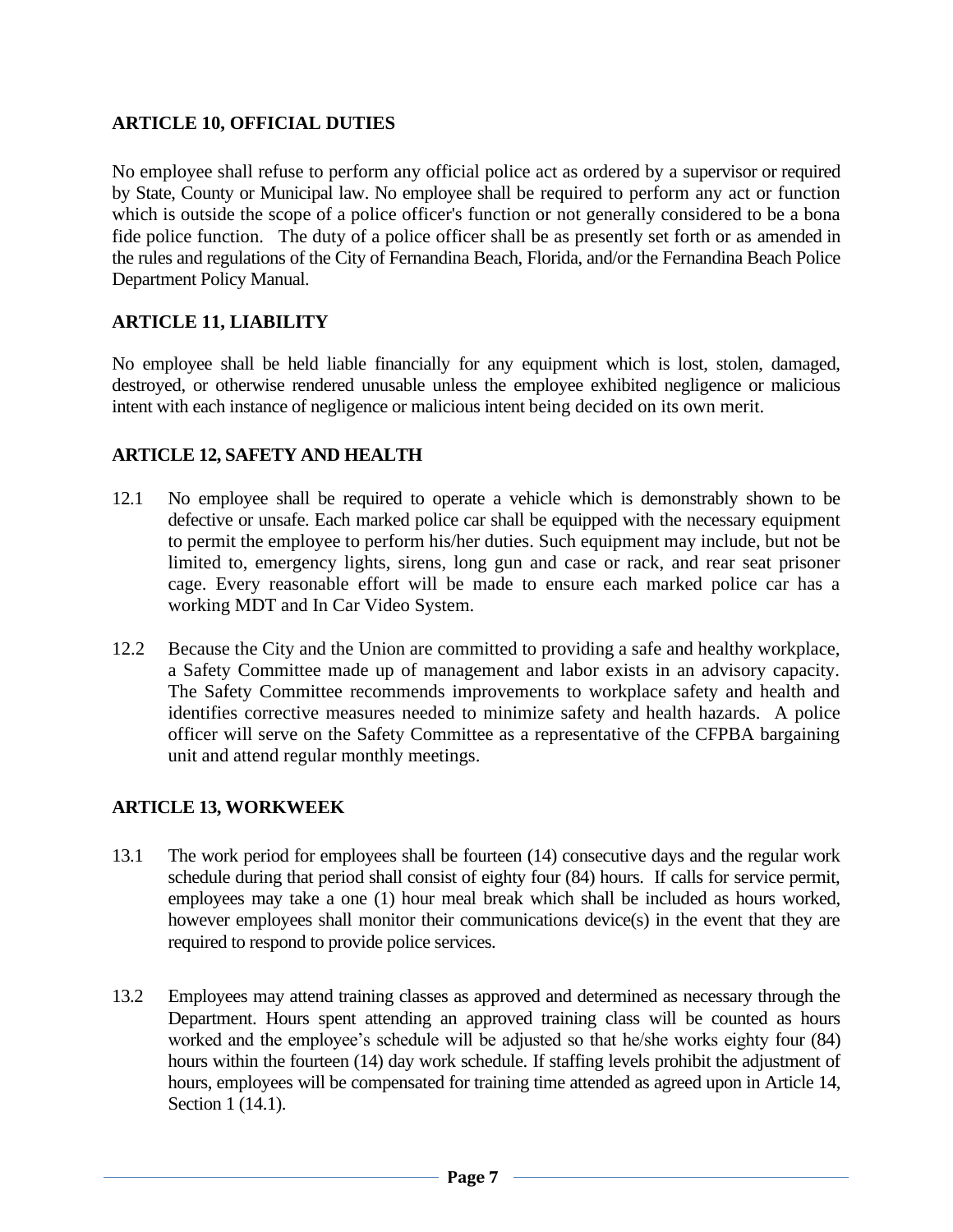- 13.3 As required by assignment, employees may be required to report five (5) minutes early for assignment and orientation.
- 13.4 As the primary schedule, detectives assigned to the investigative function, will be assigned to work a 10.5 hour day, either Monday to Thursday or Tuesday to Friday.

#### **ARTICLE 14, HOURS OF WORK; OVERTIME; COMPENSATORY TIME**

14.1 Any time worked in excess of eighty four (84) hours in a scheduled work cycle of fourteen  $(14)$  days shall be compensated at the rate of one and one-half  $(1\frac{1}{2})$  times the employee's normal hourly rate of pay. Such overtime compensation will be in the form of pay unless compensatory time is requested in writing by the employee. Overtime shall be paid bi-weekly based on the actual total work cycle hours. Approval of overtime and/or requests for compensatory time will be in accordance with departmental policy. Personnel schedules shall not be altered solely to avoid overtime pay, unless the employee affected has at least twentyfour (24) hours' notice of the shift change.

For the purposes of computing overtime, Annual Leave, Personal Time Off, Sick Leave or taking a Holiday off will not be considered hours worked. Compensatory Leave shall be considered as hours worked.

- 14.2 Employees required to attend court or another official proceeding as a result of their official duties during off duty hours, shall be compensated at the rate of one and one-half  $(1&\&1/2)$ times their normal rate of pay or if requested the equivalent amount of compensatory time. Employee's will be compensated a minimum of three (3) hours for each appearance within a single day as long as multiple appearances are three hours or more apart. For multiple appearances that are less than three hours apart the calculation of time will start with the first appearance and end with the completion of the last appearance. If the aggregate time of the multiple appearances is less than three (3) hours, the employee shall receive a three (3) hour minimum. Employees assigned to the day shift will agree to make every reasonable effort to obtain warrants, file felony cases or initiate any other court related functions while on duty, as staffing levels permit. If circumstances prohibit completing these tasks while on duty, prior approval for overtime must be obtained as established by Department policy.
- 14.3 An employee may elect to receive compensatory leave time in lieu of pay, where applicable in this Agreement, up to a maximum accumulation of two hundred (200) hours. The Chief of the Department or his/her designee will notify employees who obtain a compensatory leave balance of in excess of one hundred and seventy six (176) hours and request that the employee take sufficient leave to reduce their compensatory leave account below one hundred and seventy six (176) hours. If sufficient compensatory leave is not scheduled by the employee, the Chief of the Department or his/her designee may require the employee to take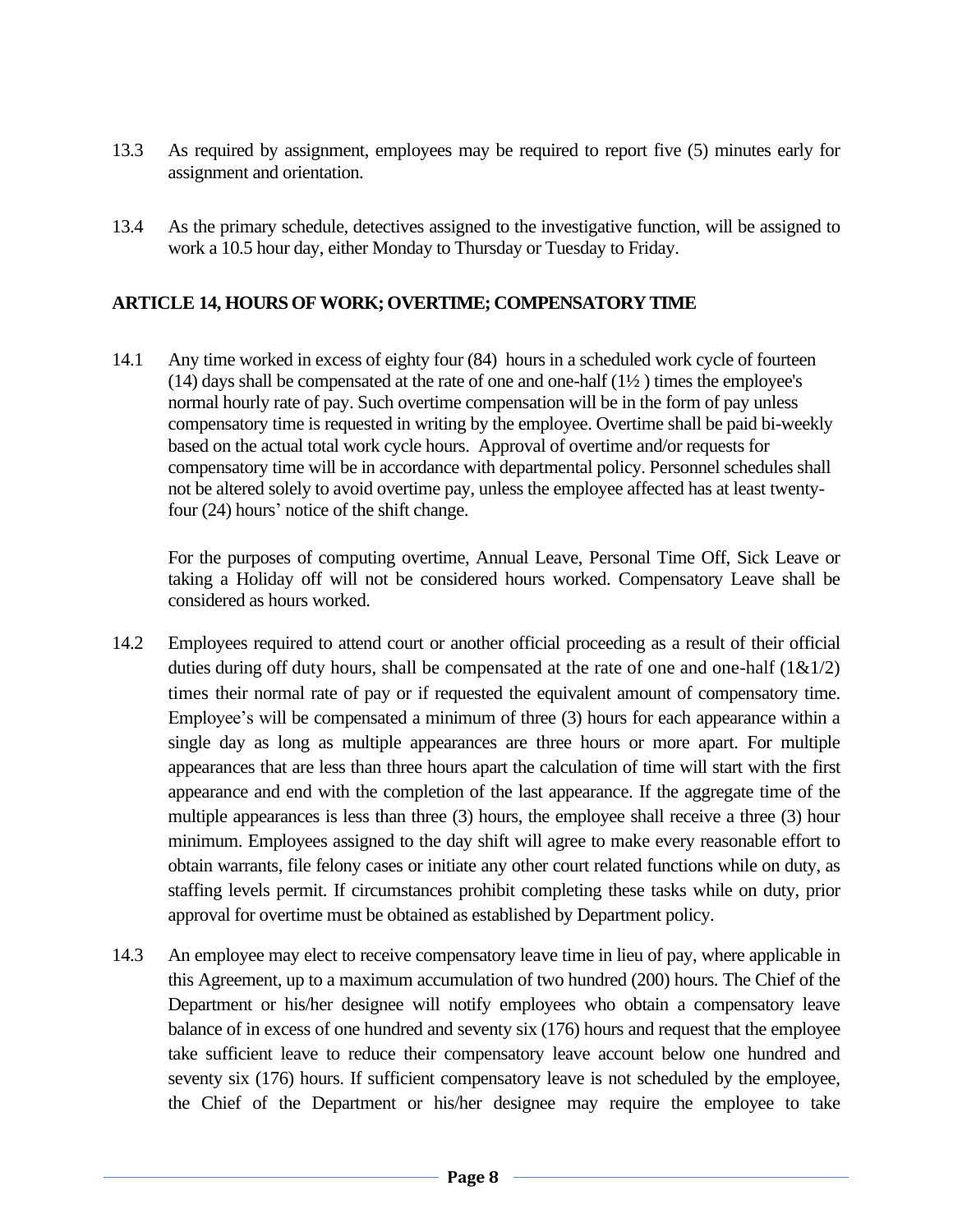compensatory leave in increments equal to a regular work day to reduce the employee's compensatory leave balance below one hundred and seventy six (176) hours. Such notice of required leave will be made at least five (5) days in advance. If for reasons beyond the control of the Chief of the Department or the employee cause the employee's compensatory leave balance to exceed two hundred (200) hours, all hours in excess of the maximum shall be in the form of pay. An employee wishing to take compensatory leave time shall request such through his/her supervisor. The supervisor shall approve any such request as long as minimum staffing levels are met. An employee separating from the Department on a voluntary or involuntary basis shall receive lump sum payment for accumulated compensatory time. Employees may elect to sell back up to seventy five (75) hours of compensatory time each year. Request for sell back must be made during the month of November and payout will be made on the pay period before Christmas of that year.

14.4 Qualified Field Training Officers holding the rank of police officer or police corporal will be selected by the Chief of the Department or his/her designee to train new police officers. Each Field Training Officer's performance and current training will be reviewed annually. Officers are expected to maintain current educational and training standards that qualify them to be a Field Training Officer. For each work hour that a Field Training Officer is assigned to train a new police officer, the Field Training Officer shall be compensated ten percent (10%) above their base pay.

If a qualified police officer is available to perform Field Training duties, then the police officer will be assigned over a police corporal.

A Field Training Coordinator holding the rank of Police Corporal or Police Sergeant will be selected by the Chief of the Department. The Field Training Coordinator will assign recruits to Field Training Officers, coordinate all Field Training documentation and liaison with the Chief of Police concerning Field Training issues. The Field Training Coordinator will also be expected to maintain current educational and training standards of a Field Training Officer. The Field Training Coordinator will be compensated an additional five percent (5%) annually of his/her base salary.

Article 14.4 will take effect 10-01-2020.

14.5 Any employee whose primary shift assignment starts at or after 1400 will receive an additional two (2%) differential pay above their normal base salary. Primary shift in this section applies to employees who have a regularly scheduled shift that starts at or after 1400 and not an occasional shift adjustment or the occasion of working overtime on another shift.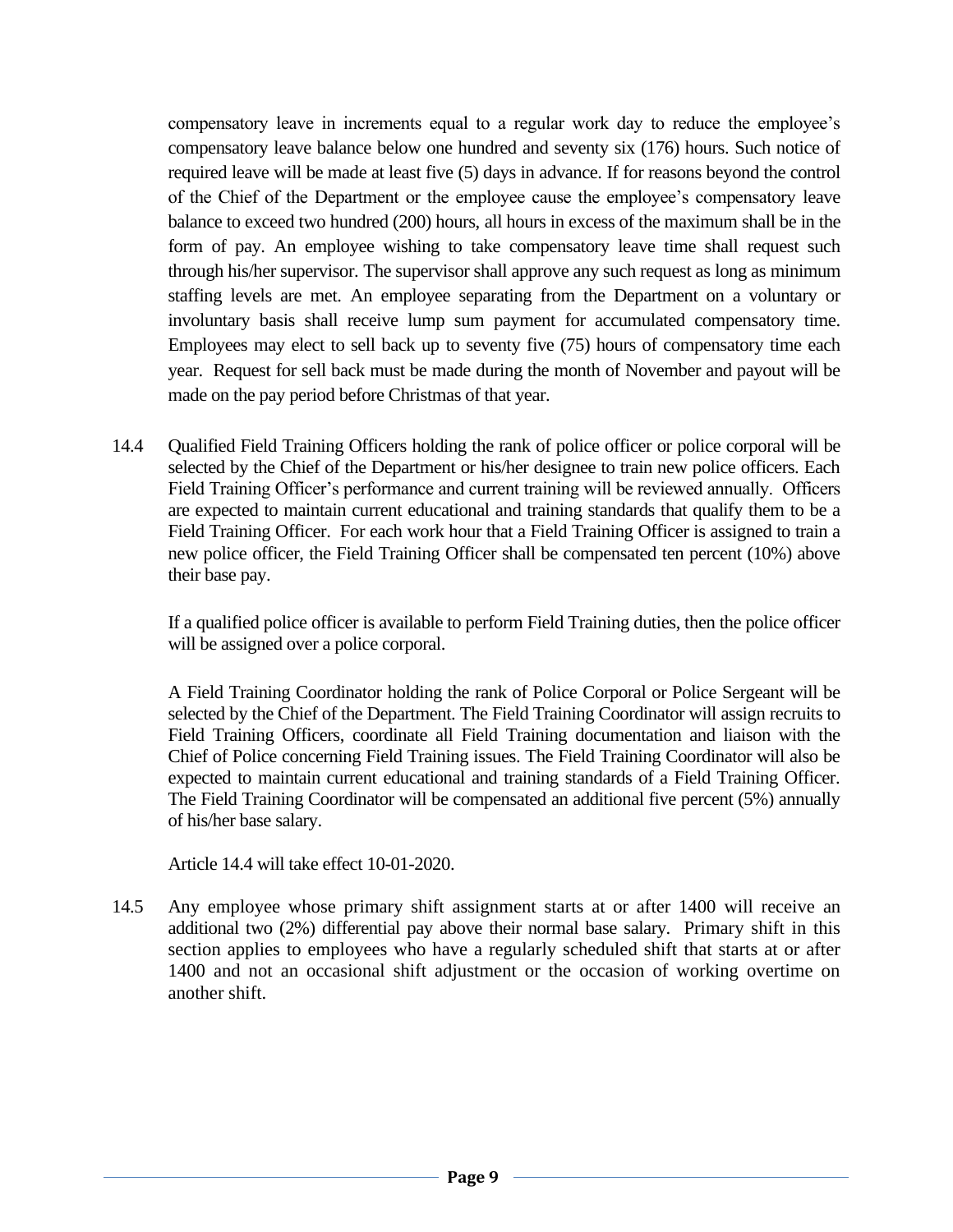# **ARTICLE 15, RECALL, STANDBY AND ON-CALL TIME**

- 15.1 Any employee who is required to report back to work or perform any official police related function that requires travel to a specific location after having completed his normal tour of duty and after having left work for at least one (1) hour or prior to one (1) hour before starting his normal tour of duty, shall be paid at the rate of one and one-half  $(1 \frac{1}{2})$  times his normal hourly rate of pay or compensatory time for the actual time spent performing such function. Such compensation shall not be less than three (3) hours, unless the employee is ordered to report back to work to complete police related functions that should have been completed prior to leaving work at the end of their shift.
- 15.2 Any Officer who is scheduled by or called in by a Bureau Commander or his/her designee to work during their regularly scheduled time off to fill a patrol officer vacancy shall be considered to be in a Call Back status and be compensated at one and one half (1 1/2) the rate of pay for the hours worked.

This article shall not apply an employee who stays over their normal shift hours to complete a previously assigned call for service. In such instances the employee will be covered by Article 14.1 of this agreement.

15.3 An emergency standby assignment is made when an employee is notified by a supervisor or designee that they must be ready to be called to work in an urgent situation during their off-duty time. The employee will then be required to remain available via telephone and be available to report to duty within one (1) hour when notified. If an employee has not been contacted within six (6) hours after being placed on emergency standby, that employee will no longer be obligated to be prepared to report for duty.

For each hour an employee is in an emergency standby status they will be compensated at the rate of one half  $(\frac{1}{2})$  of their normal pay.

Once an employee on an emergency standby status is contacted and ordered to report for duty, that employee will be considered in a Call Back status and compensated at a rate of time and one half  $(1 \frac{1}{2})$  from that point forward and for each hour worked.

If "non-essential" or "non-critical" City employees are ordered not to report to work due to some level of emergency or weather related incident, then those employees required to work their regular schedule will be compensated at time and one half for each hour worked. Employees also have the option of earning compensatory leave time in lieu of cash overtime.

15.4 Detectives are required to serve on-call as follows: An on-call schedule will be posted at the first of each month, indicating the week which that detective will be on call. Each detective will have access to said schedule. It will be the responsibility of the supervisor of the Detective Division or his appointee to ensure this is accomplished. Detective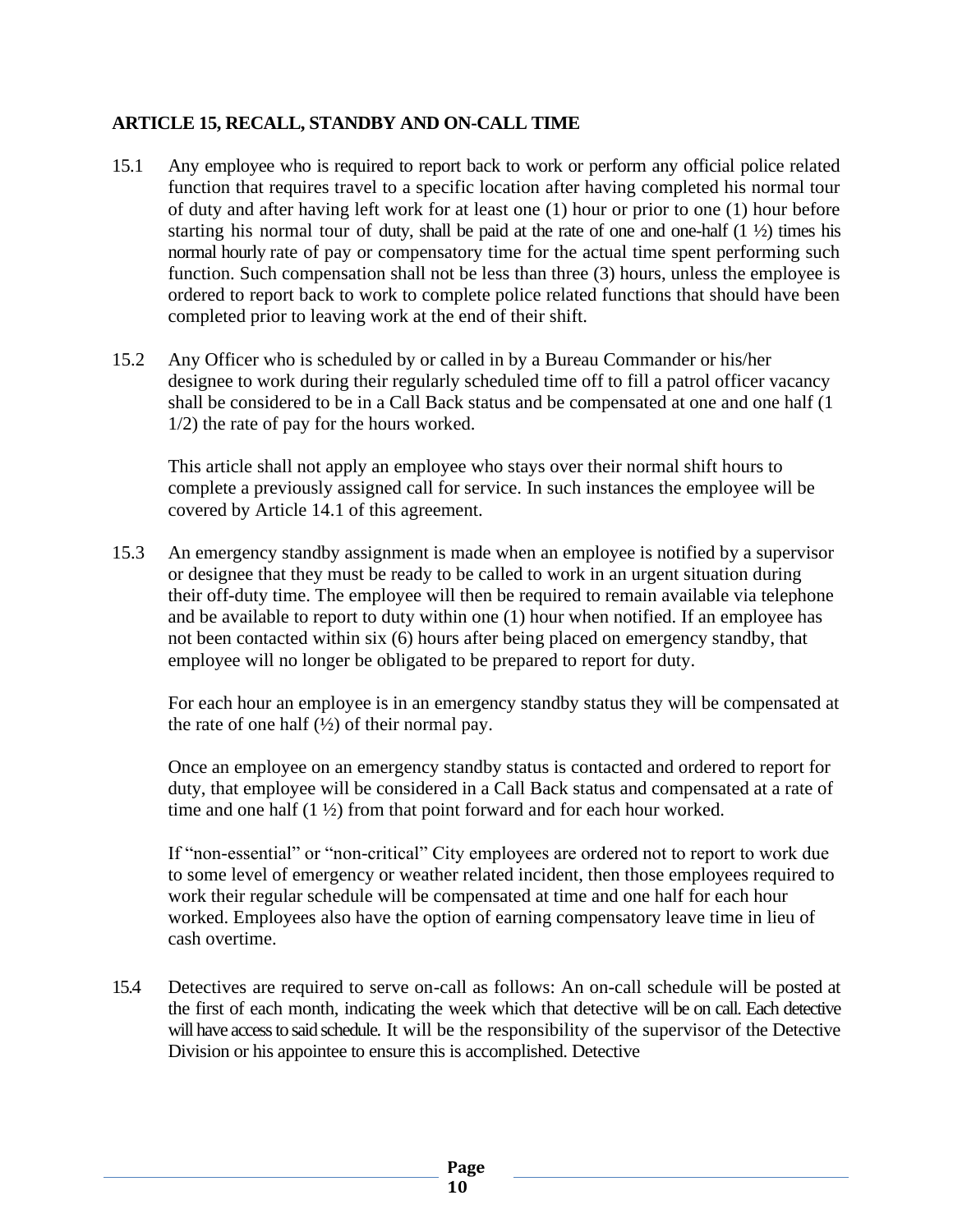While a detective is on-call, he/she will remain in contact with police headquarters via telephone or radio.

Detectives on-call will arrive at the assigned location no later than one (1) hour after notification. Actual distance restraints are the discretion of the detective as to allow for the one (1) hour response. When practical, the detective will arrive at the scene as soon as possible, with one (1) hour being the maximum allowable response time.

If the detective cannot respond within the one (1) hour response time, he is to notify the head of the Detective Division, prior to being called, who will make every effort to reassign the on-call status to another detective or fill this requirement himself. It is understood that this accommodation will not be abused by the detectives.

Detectives will not allow themselves to become impaired while on-call status is in effect for them. This is not limited to alcohol, but also prescription medication. If the use of prescription medication is unavoidable, and the detective feels his faculties have or will be impaired, he is to contact his immediate supervisor, or assistant supervisor.

If a detective will be out of response range, or out of contact, during his/her on-call time, the detective will contact his/her immediate supervisor, or failing this, the assistant supervisor. It will be the responsibility of the on-call detective to make these arrangements, and to notify police dispatch of the change.

Detectives are encouraged to adhere to the normal dress code in effect for investigators when called out, but this is many times impractical. However, no shorts, tank tops, or bathing apparel will be worn to a call-out, or other clothing items which would obviously bring discredit or embarrassment to the Department.

A detective placed in an on-call status will be paid for two (2) hours at the rate of time and one-half  $(1 \frac{1}{2})$  their established rate of pay each day for the week in which the employee is on-call. The two (2) hours will cover the first physical response to a location within a 24 hour on call period. If the first response takes longer than two (2) hours then the total hours will be paid at the overtime rate.

Subsequent call outs within a 24 hour on call period will be considered as "call back" and compensated at a rate of time and one half  $(1 \frac{1}{2})$  with a three  $(3)$  hour minimum.

Issues handled over the telephone, radio, computer or other such device that do not require a physical response will be conducted in consideration for the two (2) hours of on call pay that is received for being in an on call status. However, if the two hours is used on a physical call out, then time spent addressing such issues electronically will be credited as compensatory time.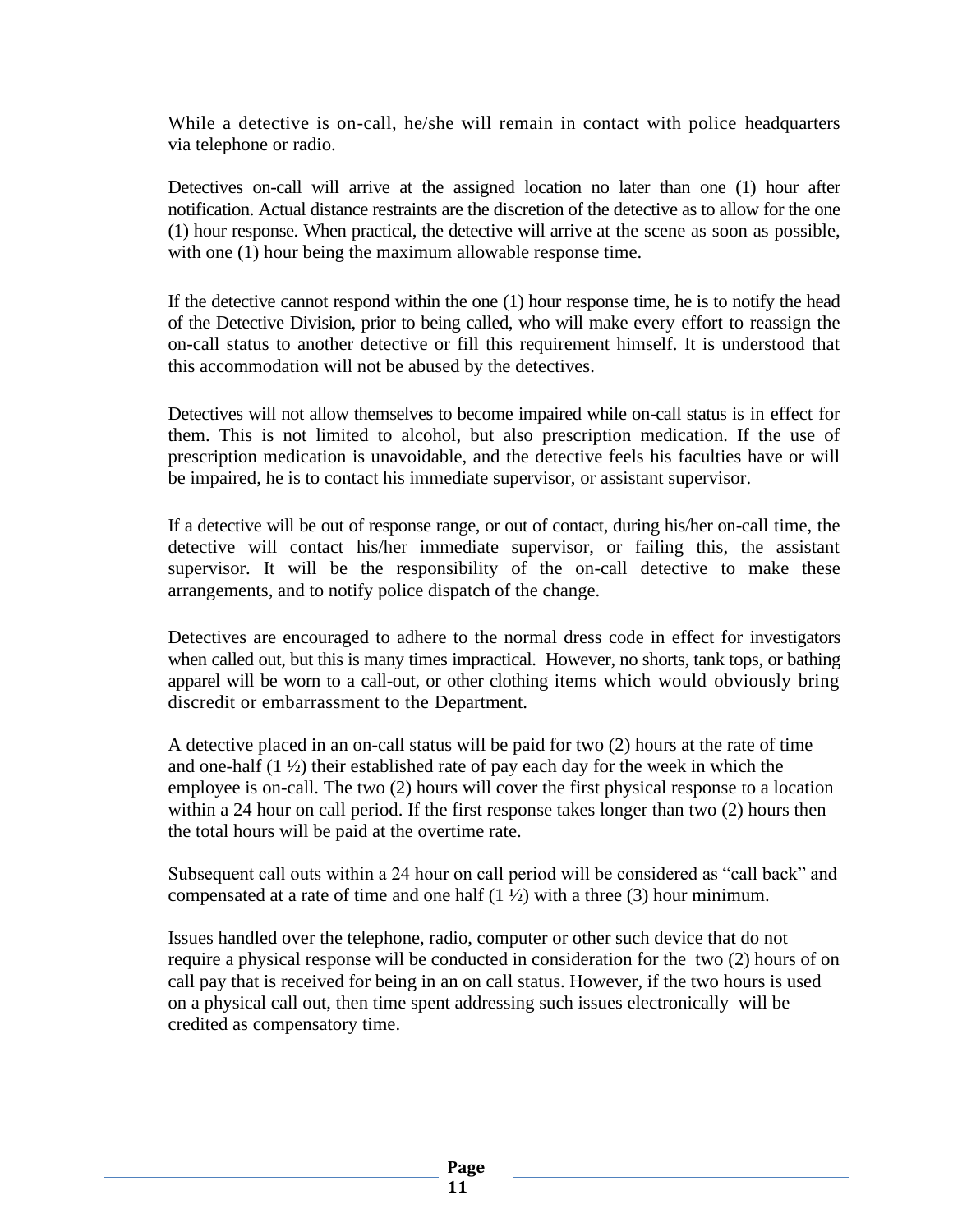#### **16, LEAVES**

#### 16.1 Holidays:

The following days shall be considered to be holidays, entitling employees to have the day off with pay or if required to work, in addition to the regular holiday pay the employee shall be compensated at the rate of one and one-half (1 1/2) times his normal hourly wage for the hours worked, except that this compensation will be at double (two times) his or her normal rate for Christmas Day only. Compensatory time in lieu of holiday pay may be granted if mutually agreed upon by the employee and the Chief of the Department. If a holiday falls on an employee's assigned day off he shall receive twelve (12) hours (or the number of hours as consistent with the work schedule for the job) pay or compensatory time at his normal hourly rate of pay. If a holiday falls during an employee's vacation, he/she will not be charged any leave time for that day and paid for the normal shift as holiday pay.

For the purpose of this Article, holidays shall be:

New Year's Day Martin Luther King, Jr.'s Birthday Good Friday Memorial Day Independence Day Veteran's Day Labor Day Thanksgiving Day Day after Thanksgiving Day Christmas Eve Day Christmas Day

The City agrees to recognize May 15<sup>th</sup> of each year as Police Memorial Day. In place of monetary compensation, on May  $15<sup>th</sup>$  members covered by this agreement will be credited a compensatory holiday for the number of hours they work as part of their regular schedule. This compensatory holiday must be utilized between the dates of May  $15<sup>th</sup>$  and September  $30<sup>th</sup>$ , with no provisions for carry over. This compensatory holiday will not be extended to members who are not scheduled to work on May 15<sup>th</sup>.

- 16.2 Sick Leave:
	- (a) Employees not on the Personal Time Off (PTO) plan shall earn sick leave at the rate of three (3) hours per week while in a paid status. Sick leave hours may be accumulated by the employee to a maximum of one thousand, four hundred (1,400) hours as provided herein. Sick leave may be used by the employees for illnesses or injuries suffered by members of the employee's immediate family, including spouse, children, parents or grandparents provided an attending physician will certify to the necessity of the employee being absent from work due to such illness or injury suffered by the employee's family if he is called upon to do so. It is understood that any absence under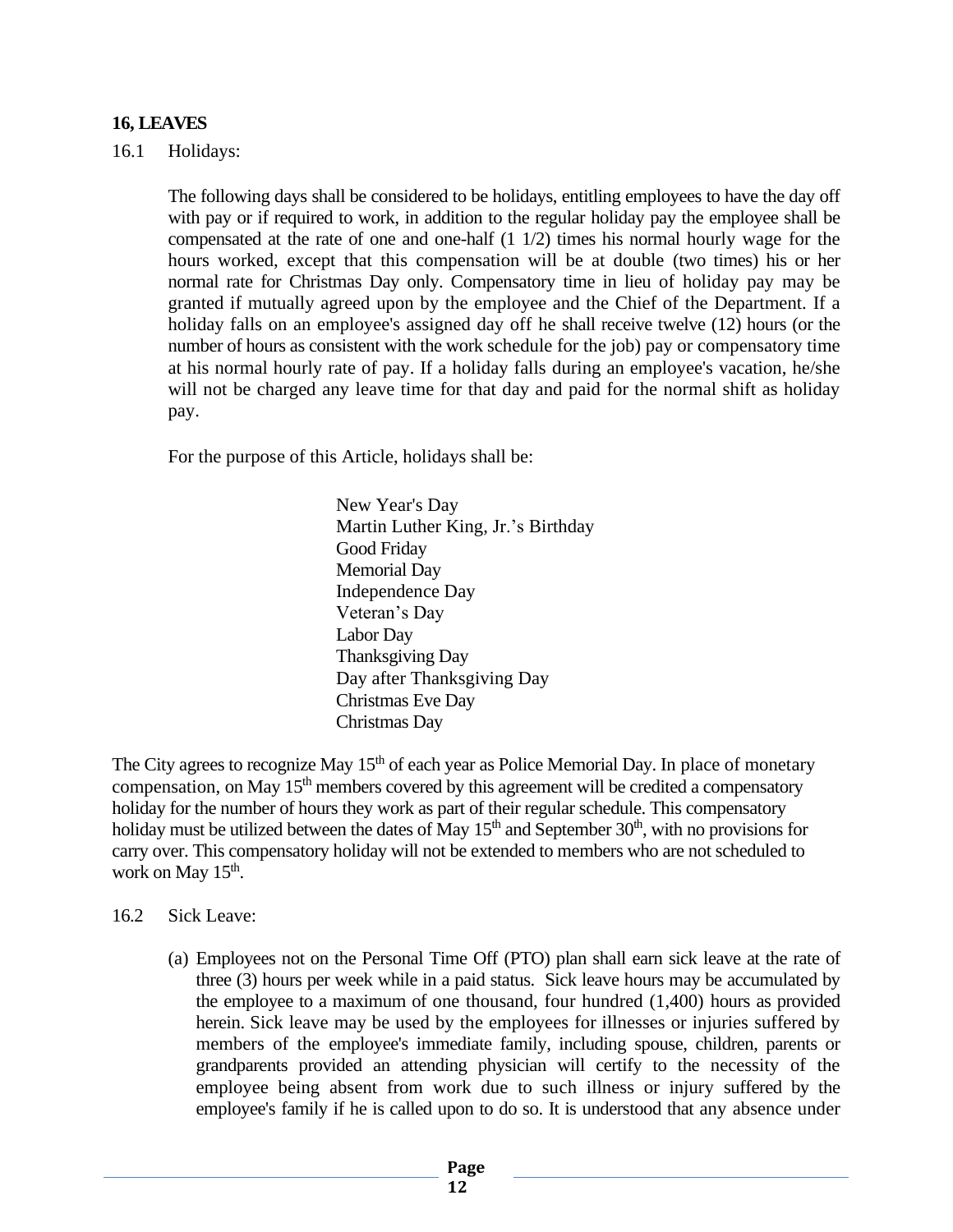this Section shall be necessitated by the requirement of the employee to attend to the ill family member. Any employee having a FMLA qualifying event can choose to start on FMLA or use sick time (if applicable); they do not have to run congruent.

- (b) The City, at its discretion, may require an employee to present a doctor's certificate stating that the employee was unable to work before sick leave pay will be allowed.
- (c) Any employee who has not incurred use of sick leave time within the previous fiscal year will be awarded one (1) day of personal leave time which may be utilized in the same manner as a vacation day during the year except that it may not be carried forward.

Any employee will be allowed up to three (3) personal days per year using accrued sick leave.

- (d) To be eligible for sick leave the employee shall call in at least fifteen (15) minutes prior to the start of the employee's shift starting time, unless extenuating circumstances prohibit. An employee is also eligible for sick leave if he/she becomes ill after arriving at their assignment.
- (e) Sick leave time shall be considered as time worked in computing the number of hours worked in any one year for calculating vacation, sick leave and pension benefits.
- (f) This Article shall not apply where Workers' Compensation Insurance is applicable.
- (g) The City has the right to require any employee to undergo a medical or psychological examination by an assigned doctor at any time to ascertain whether or not the employee is physically and mentally capable of performing any and all duties required of the employee's classification.
- (h) Sick leave payment and sellback will cease effective May 31, 2022 . For sick leave accrued prior to May 31, 2022, any employee who has a sick leave balance may elect to sell back any amount up to a maximum of 300 hours of accumulated sick leave hours per year.

The payment of the accumulated sick leave will be based on the value of the sick leave (base pay and any added differentials) effective May 31, 2020 and shall be paid in three payments in June 2020, June 2021 and June 2022. If an employee separates from service with the City by retiring prior to May 31, 2022 that employee shall be eligible to sell back 300 hours of sick leave calculated on the value effective May 31, 2020, in so long that a payment for that fiscal year has not already been made for sick leave sell back.

An employee may opt to retain any balance of sick leave accumulated prior to May 31, 2022 for use as identified in this article. Any sick leave so retained and all sick leave earned after May 31, 2022 shall not be eligible for payment or sell back.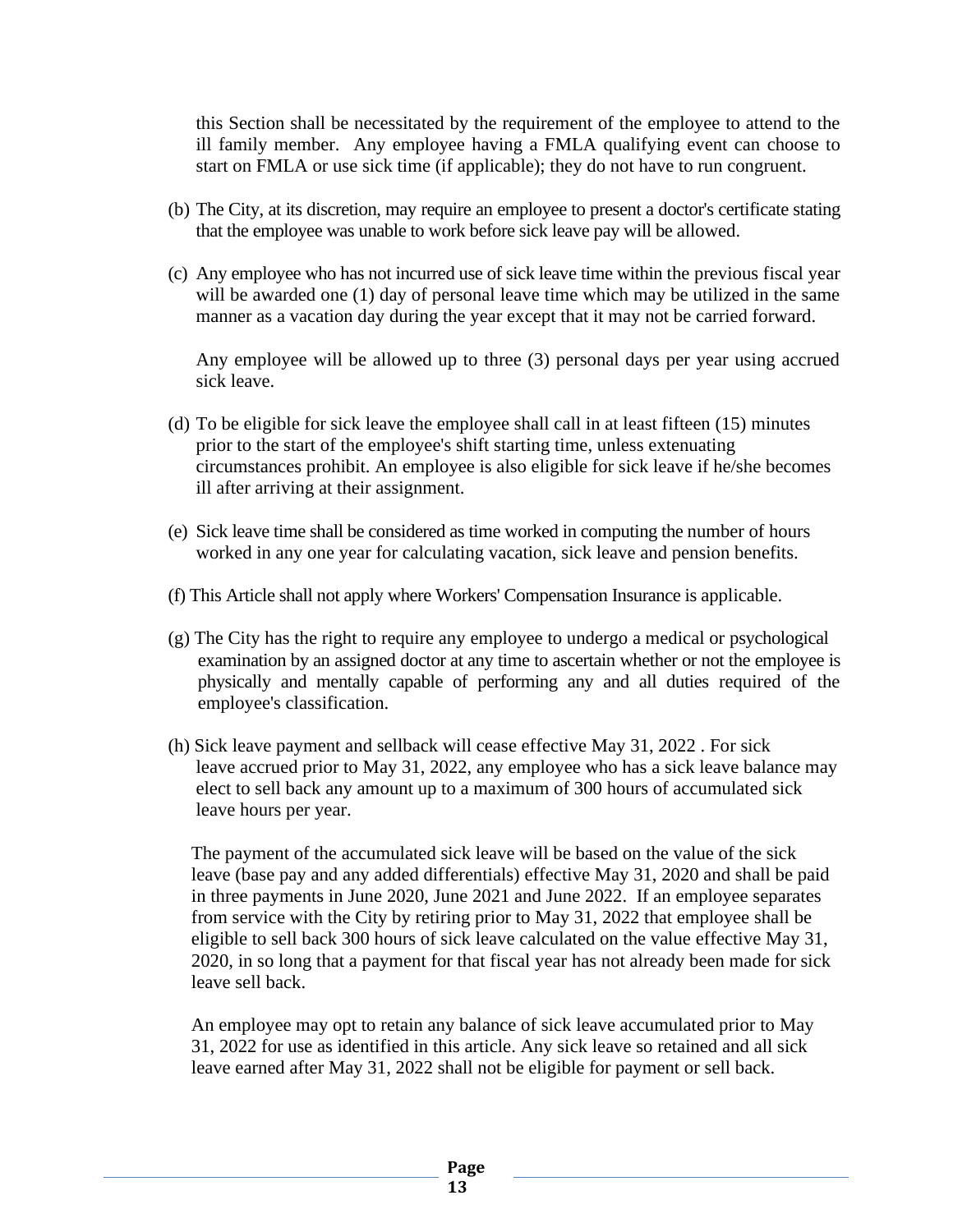16.3 Line of Duty Illness, Injury or Death:

Any employee who becomes temporarily disabled due to an injury or illness sustained in the course of his employment, shall receive the amount to which he is entitled under the Workers' Compensation Law, with the City paying to the employee the difference between the Workers' Compensation Benefit and the employee's normal wages. This coverage shall continue until the employee is medically determined to be fit for duty or has been retired. An employee who is temporarily disabled shall still be considered an active duty employee for purposes of benefits other than compensation, promotion, sick leave or vacation.

- (a) The City shall have the right to determine whether or not an employee should be carried at the level provided above for more than twenty-six (26) weeks. During the twenty-sixth (26) week, or as soon thereafter as practical, the employee shall be medically examined to determine whether he or she has reached maximum medical improvement. If the employee has reached maximum medical improvement, his or her right to compensation shall be governed by the Workers' Compensation Law, the employees' disability/pension rights, and other benefits to which the employee may be entitled under this contract.
- (b) If the employee has not reached maximum medical improvement, the employee shall be medically examined to determine whether the employee's injury is of a nature which prevents their return to duty as a police officer.
- (c) If the injury is medically determined not to be of the nature that would prevent the injured employee's return to duty; the employee should be carried at the level provided above and re-evaluated medically at thirty-nine (39) weeks and fifty- two (52) weeks. The City shall have the right to determine whether or not an employee should be carried in the above status for more than fifty-two (52) weeks.
- (d) The City shall not abridge the right of an employee to meet with the Employee Safety Committee or City Pension Board.
- (e) If a former employee who has been disabled is subsequently able to return to full active duty, that former employee, if currently qualified as a law enforcement officer, will be reinstated when a vacancy occurs at a pay grade equivalent to the pay grade that the employee had obtained when medically retired. If the former employee is not currently certified, he or she will be allowed six (6) months to meet current certification requirements.
- (f) Employees will not be allowed to stack benefits under this Article.
- (g) Dependent children or spouse of any employee killed in the line of duty shall receive monthly payments for a six (6) month period amounting to the normal salary of the deceased employee for the said six (6)month period.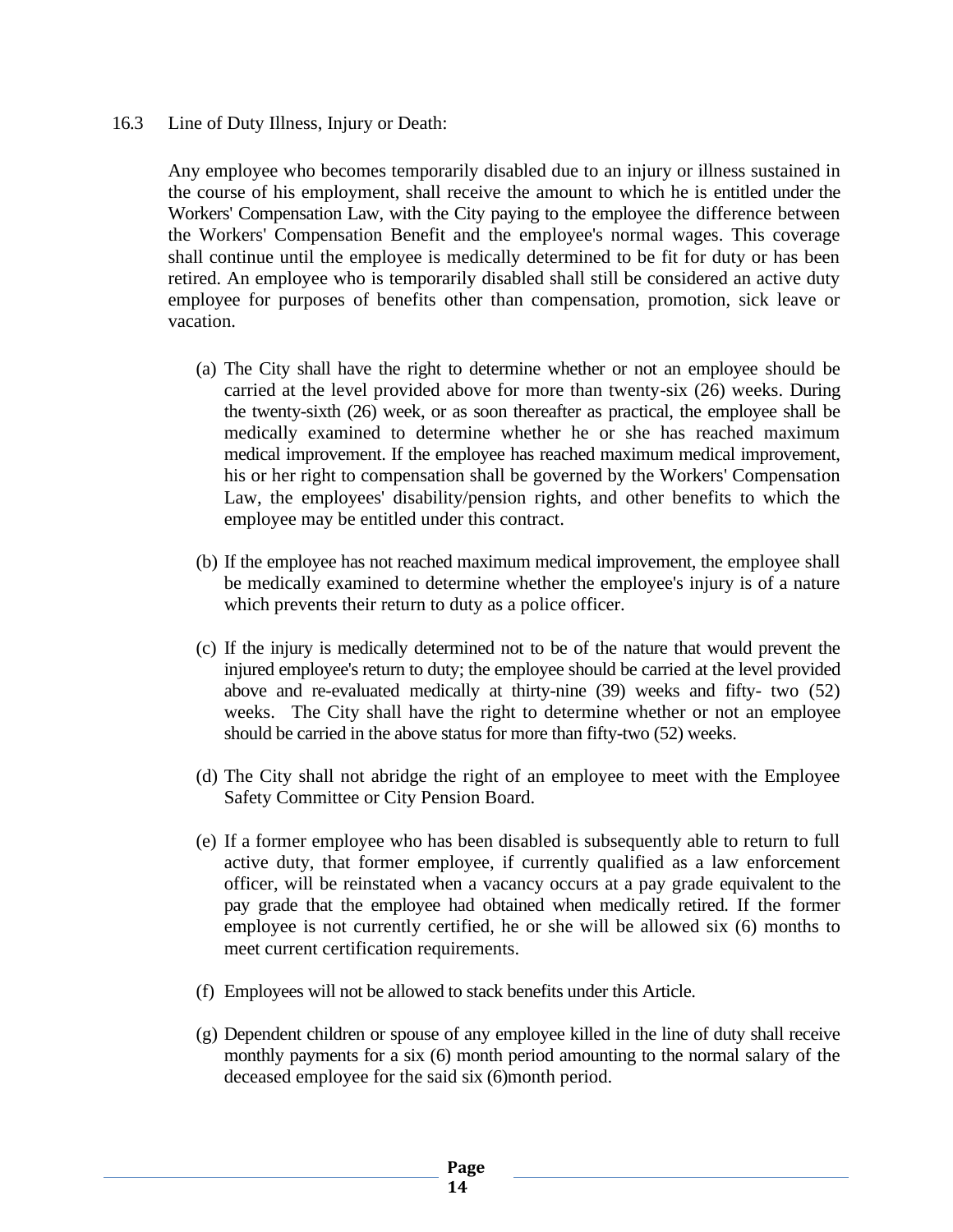#### 16.4 Vacation:

Employees shall accrue vacation leave in the following manner:

| <b>Years of Service</b>                | <b>Vacation Hours</b> |
|----------------------------------------|-----------------------|
| After 1 year                           | 54 hours              |
| After 2 years, but less than 5 years   | 108 hours             |
| After 5 years, but less than 10 years  | 162 hours             |
| After 10 years, but less than 15 years | 216 hours             |
| After 15 years                         | 270 hours             |

Employees shall have the right to select their vacation period in accordance with seniority, provided it does not interfere with the City's operation. Vacation pay shall be based upon the employee's salary at the time the vacation is taken. All unused vacation shall be paid upon the employee's termination (not for cause) or retirement at the current rate of pay.

16.5 Paid Time Off (PTO)

Any employee in the bargaining unit hired on or after October 1, 2013 shall be entitled to Paid Time Off (PTO) and shall not be eligible for vacation time or sick leave.

Employees shall accrue PTO leave as follows:

| <b>Years of Service</b>                | PTO Hours |
|----------------------------------------|-----------|
| Less than 1 year                       | 120 hours |
| After 1 years, but less than 5 years   | 192 hours |
| After 5 years, but less than 10 years  | 216 hours |
| After 10 years, but less than 15 years | 228 hours |
| 15 years plus                          | 288 hours |

Pay for PTO's shall be based on the rate of pay of the employee at the time the PTO is taken. Employees will be eligible to use PTO as accrued. The use of PTO requires a minimum of 72 hours' notice for management's consideration of approval. Employees can have up to four occurrences each year with minimal notice (15 minutes prior to the start of the shift).

Employees may carry forward unused PTO up to a maximum of 1200 hours. There are no provisions for any type of sell back of PTO leave during employment or upon termination.

Any employee in the bargaining unit hired prior to October 1, 2013 has the option to convert to the Paid Time Off plan during annual open enrollment. Upon conversion, the employee's existing vacation leave balance is transferred to the paid time off account.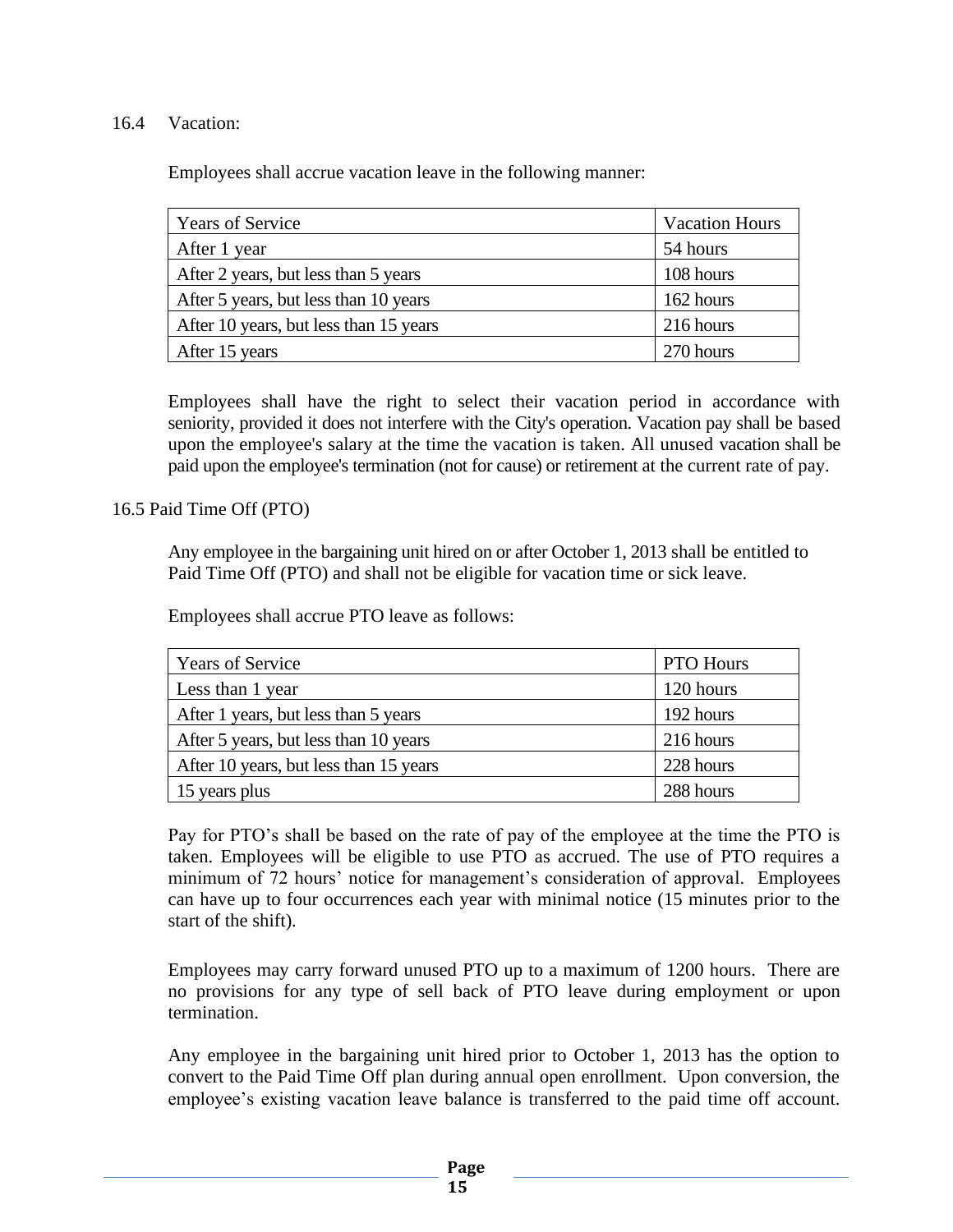The employee's existing sick leave balance shall remain in the employee's sick leave accrual bank. Employees are allowed to use this sick leave time as outlined in Section 2, Sick Leave.

16.6 Military Leave:

Both parties agree to comply with Federal law in regard to military leave.

16.7 Bereavement Leave:

An employee will be granted up to three (3) days off with pay if any member of his immediate family dies. Immediate family shall be defined as: spouse, child, stepchild, foster child, father, mother, father-in-law, mother-in-law, brother, sister, grandparents, stepmother or stepfather. Upon the employee's written request, more than three (3) days leave may be granted, but only three (3) days will be paid days off. However, for the death of a spouse, child, stepchild, foster child, father, mother, father-in-law, mother-in-law, brother or sister that requires out-of-state travel, two (2) additional days will be allowed with pay. No payment shall be made where no scheduled work time is lost. On written request the days off may be changed by the City.

#### **ARTICLE 17, WAGES**

- 17.1 Detectives within the Investigations Bureau assigned to the investigative function or as the primary crime scene investigator will receive an additional six (6%) differential pay above their normal base salary.
- 17.2 When a corporal and a sergeant are not on duty, any police officer on the shift, at the discretion of the Sergeant and upon approval of the Chief of Police or his designee will assume the responsibility of the shift supervisor. Police Officers who are required to work in a higher classification, i.e. police officer acting as a sergeant, shall be compensated at the rate of five (5) percent above that normally earned by the employee being elevated. This shall only apply to a member of the Investigations Bureau if they formally supervise an investigative function in the absence of a corporal and a sergeant and a higher ranking member of the Bureau is not present.
- 17.3 Annual pay increases, effective October 1, 2019, will be based on a performance evaluation merit pay system. The amount of the pay increase will be based upon the performance rating points assigned by the employee's supervisor utilizing the current evaluation system that was approved by the bargaining unit during the 2013 negotiations process. Any changes to the evaluation system must be mutually agreed upon by the City and the Bargaining Unit.

Pay increases will be awarded to Police Officers based on the below listed point schedule:

0% for a point value of 14 to 41 which represents an overall performance of "Does Not Meet Expectations" or "Marginal – Needs Improvement".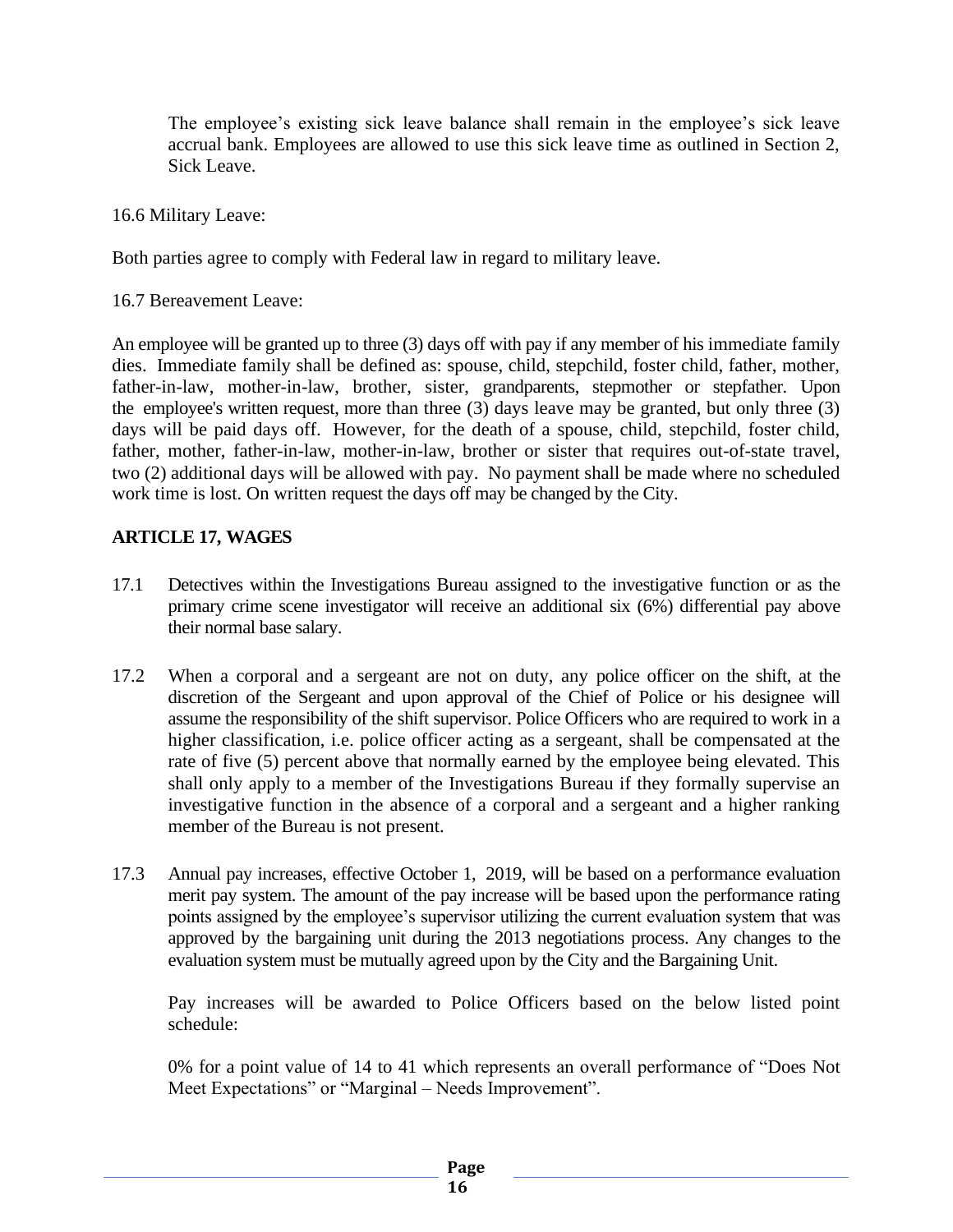3% for a point value of 42 to 46 or 4% for a point value of 47 to 50 which represents an overall performance of "Meets Expectations – Average".

5% for a point value of 51 to 54 or 5.5% for a point value of 55 to 58 which represents an overall performance of "Exceeds Expectations- Above Average".

6% for a point value of 59 to 70 which represents an overall performance of "Far Exceeds Expectations – Exemplary".

Pay increases will be awarded to Police Sergeants based on the below listed point schedule:

0% for a point value of 28 to 82 which represents an overall performance of "Does Not Meet Expectations" or "Marginal – Needs Improvement".

3% for a point value of 83 to 92 or 4% for a point value of 93 to 100 which represents an overall performance of "Meets Expectations – Average".

5% for a point value of 101 to 108 or 5.5% for a point value of 109 to 116 which represents an overall performance of "Exceeds Expectations- Above Average".

6% for a point value of 117 to 140 which represents an overall performance of "Far Exceeds Expectations – Exemplary".

Police Officers and Police Corporals will receive a pay increase in the amount of 5% of their base pay effective October 1, 2020 and October 1, 2021.

Police Sergeants will receive a pay increase in the amount of 7.5% of their base pay effective October 1, 2020.

Police Sergeants will receive a pay increase in the amount of 5% of their base pay effective October 1, 2021.

An employee who fails to achieve a satisfactory rating on their performance review may be placed in a 90-day performance improvement period (PIP) and will not be eligible for a pay increase. Following completion of the 90-day PIP, the employee will be further evaluated and if they have achieved a satisfactory level of performance they will at that time receive a pay increase.

Supervisors and Officers are strongly encouraged to discuss job performance and goals on an informal, day-to-day basis. This provides both supervisors and employees the opportunity to discuss job tasks, identify and correct weaknesses, encourage and recognize strengths, and discuss positive, purposeful approaches for meeting goals.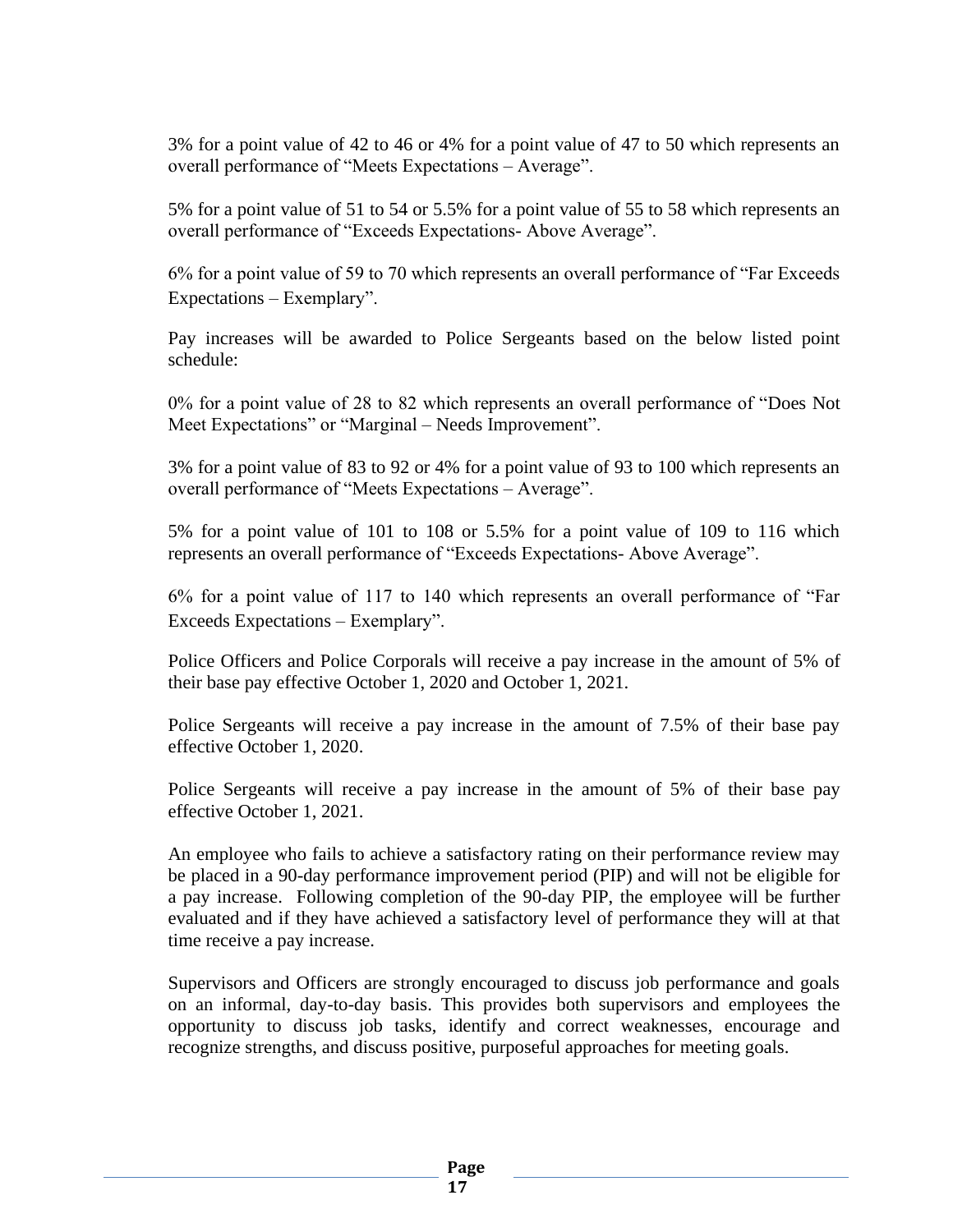The minimum starting pay for a newly hired Police Officer will increase in the amount of 5% effective October 1, 2020 and increase an additional 5% effective October 1 2021.

#### **ARTICLE 18, INSURANCE**

- 18.1 The City will provide individual medical protection comparable to present coverage for the employee, except that the employee shall contribute the difference in cost for insurance above the PPO level. Employees hired prior to October 1, 2013, shall contribute forty-five percent (45%) of the cost of insurance for dependent coverage for the period of this agreement. Employees hired on or after October 1, 2013, shall contribute fifty percent (50%) of the cost of insurance for dependent coverage for the period of this agreement.
- 18.2 The life insurance plan that is now in effect will continue in full force and effect and be paid in full by the City, to be equal to the employee's annual regular earnings.
- 18.3 A Retiree Health Care Benefit of \$225 per month will be paid to pension-eligible members with twenty-five years of police service, to sunset at age sixty-five or when the member is eligible for Medicare. Members who retire on or after October 1, 2013, are eligible for this benefit provided that the retiree is covered on the City's health insurance plan. Members hired after October 1, 2013, shall not be eligible for this benefit.

#### **ARTICLE 19, TRAINING AND TUITION REIMBURSEMENT**

- 19.1 Training Time: All employees may be required to attend up to four (4) hours per month of scheduled training time in addition to the normal work schedule. Once annually the City may schedule training of up to six (6) hours. The employee will either be compensated for the training as hours worked or will be granted compensatory time off with a three hour minimum guarantee of compensation.
- 19.2 Tuition Reimbursement: The City agrees to change employees' work schedules when possible in order to permit employees to further their education in the Criminal Justice Field. The Chief of Police will determine whether requested course work relates to an employee's duties.

The Tuition Reimbursement Policy is designed to reimburse you for undergraduate or graduate level courses that may help you improve performance in your current job or prepare you for advancement within the City of Fernandina Beach.

You are eligible if you:

- Are an active full-time employee of the City of Fernandina Beach
- Have a minimum of six (6) months of service with the City of Fernandina Beach
- Have satisfactorily completed your initial probationary period prior to the first meeting date of the course(s) you intend to take.

Exception: Employees on a Personal Improvement Plan (PIP) are not eligible.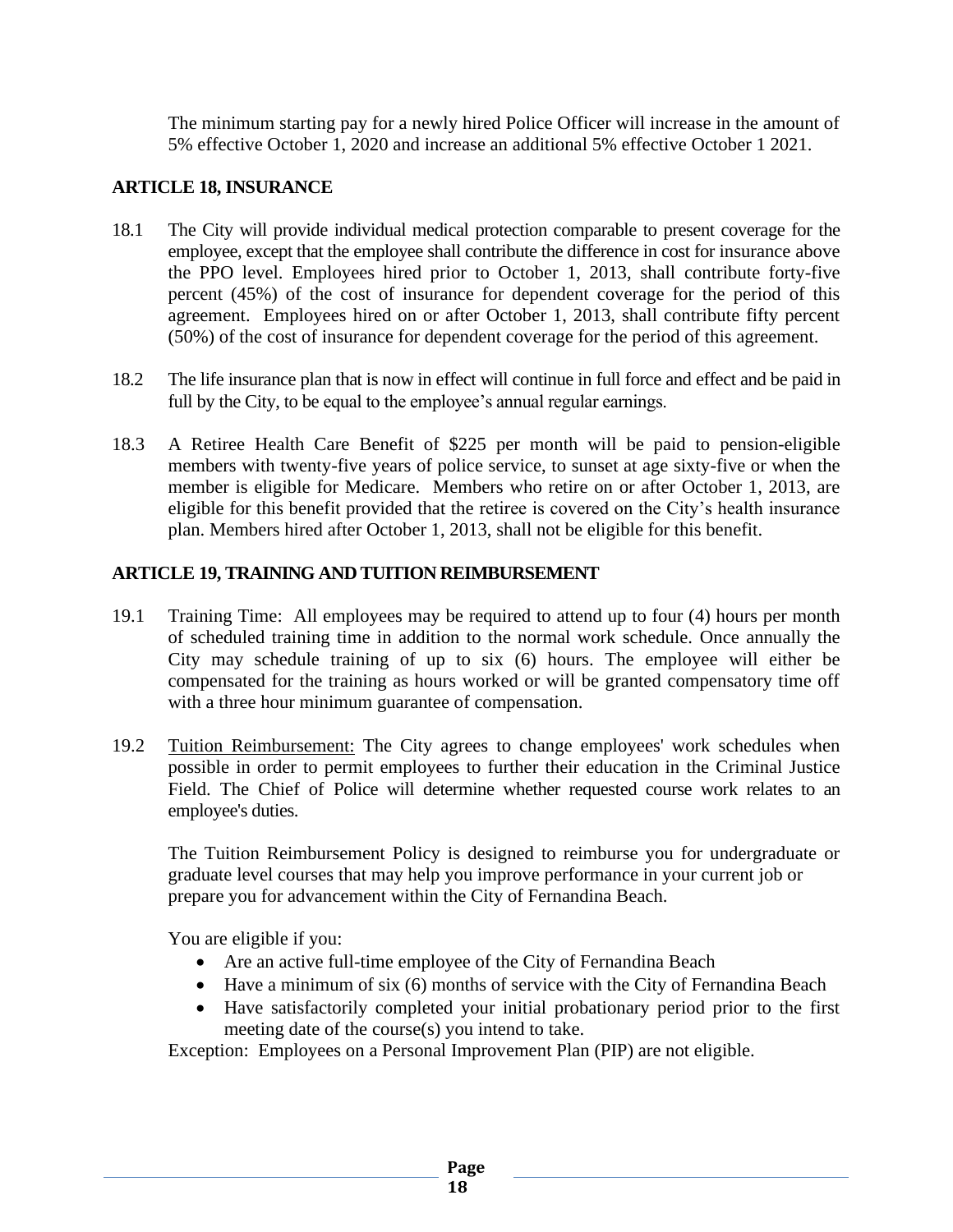Undergraduate, graduate, or vocational courses (including online) are covered which meet all the following criteria:

- Help improve performance in your current job or prepare you for advancement within the City of Fernandina Beach (or are requirements in a degree program that does so).
- Are offered by an accredited college, university, or technical/trade school.
- Result in college credits.
- Preparatory courses required for General Education Development (GED) programs, as well as the actual GED test.
- Courses for Portfolio credit, CLEP exam, and life experience courses, if these are a part of a pre-approved degree program.

Those courses not covered include undergraduate, graduate, or vocational courses and programs which:

- Are offered by a non-accredited college, university, or technical/trade school
- Do not result in college credits
- Degree programs that do not help improve your performance in your current job or prepare you for advancement within the City of Fernandina Beach, such as art, medicine, music, theology
- Doctoral programs, law degrees, etc.
- Refresher courses to prepare for an examination required to obtain a professional license (such as the Professional Engineer, CPA, or State Bar) as well as the fees for the examination
- Courses that duplicate courses offered by the City of Fernandina Beach
- Courses or seminars awarding Continuing Education Units (CEUs)
- Microsoft and other software certification programs

Accredited schools are those that meet acceptable levels of educational quality and standards as set forth by one or more of the following agencies:

- Middle States Association of Colleges and Schools
- New England Association of Schools and Colleges
- Commission on Technical and Career Institutions
- North Central Association of Colleges and Schools
- Northwest Association of Schools and Colleges
- Southern Association of Schools and Colleges
- Western Association of Schools and Colleges
- Accrediting Commission for Senior Colleges and Universities
- Accrediting Commission for Community and Junior Colleges
- Any other accrediting organization belonging to the Council for Higher Education Accreditation

NOTE: Information on school accreditation is generally provided in the school catalogue.

The maximum amount available per employee for reimbursement in a calendar year is \$5,000. Eligible expenses are those actually paid by you and not otherwise paid or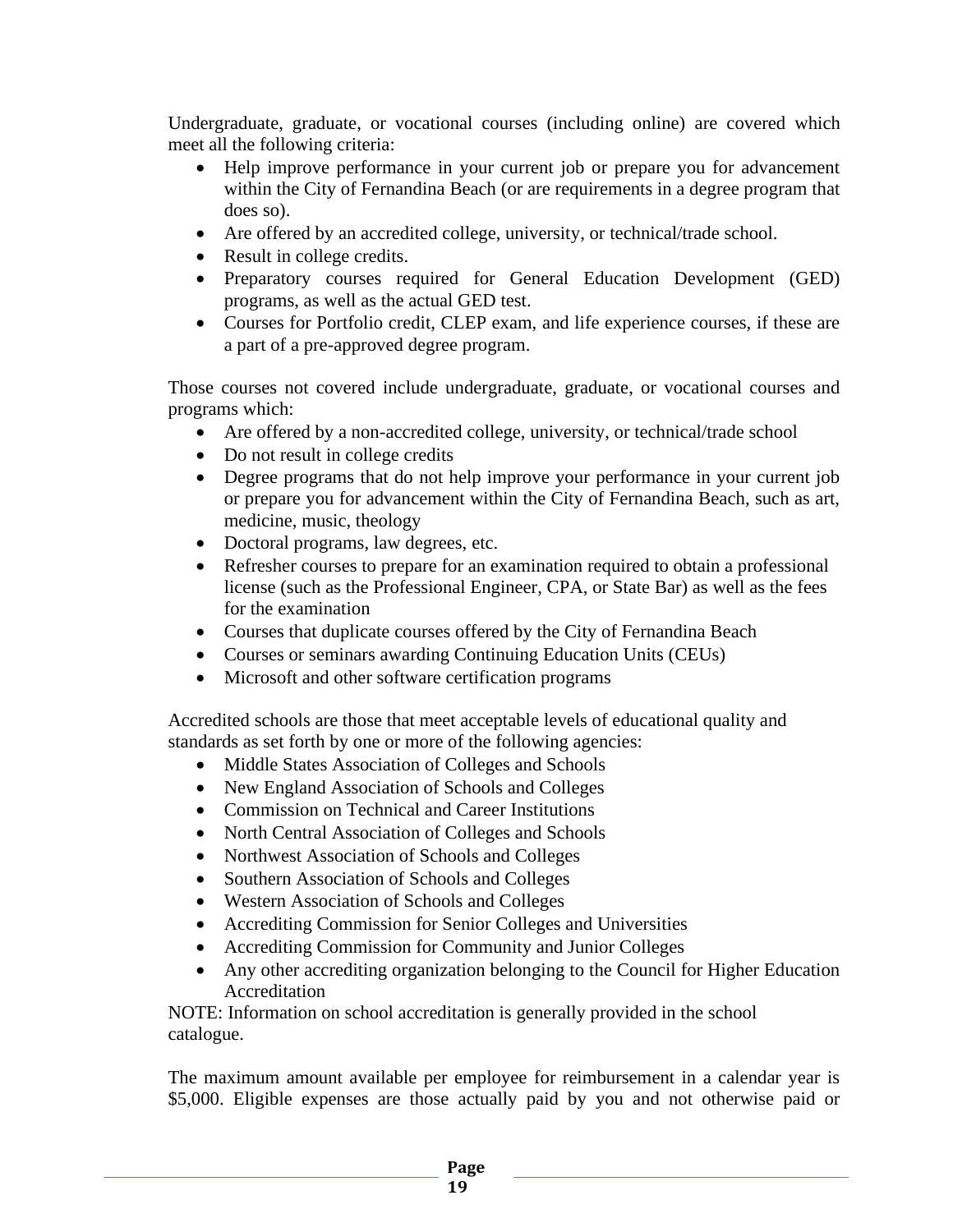reimbursed by scholarship, grant, or other benefits for which you qualify (such as VA benefits) or refunded by the school. Consistent with IRS guidelines, expenses will count toward the annual maximum in the calendar year in which the payment is made, irrespective of when the expenses were incurred, or when the reimbursement application was submitted.

Eligible expenses are those paid for:

- Tuition
- Fees for application, registration, laboratory or library use
- Textbooks per course up to \$100

NOTE: Itemized receipts are required.

Expenses not eligible for reimbursement include:

- Parking fees
- Student Activity fees
- Deferral fees
- Late fees or service charges

Approval is required from your department head 30 days prior to enrollment in:

- A program to pursue an appropriate undergraduate or graduate degree; it is not necessary to obtain subsequent approvals for classes associated with these programs
- Classes covered by this policy which are taken on an ad hoc basis, vocational courses, or GED preparatory classes

To receive reimbursement for a course, you must earn:

- At least a "B" (or "Pass" in a Pass/Fail grading system) in graduate courses
- At least a "C" (or "Pass" in a Pass/Fail grading system) in all other courses

You may be approved for reimbursement if any of the following prevent you from completing coursework:

- Personal illness/injury which causes sustained absence from class; must be documented by a letter from your physician and by withdrawal documentation from the school
- Military leave of absence; must be documented by your military orders and by withdrawal documentation from the school

NOTE: Expenses eligible for reimbursement in these situations are those actually paid by you minus any refunds made by the school or bookstore.

If you resign, retire, or are terminated before completing a course that was approved, you will not qualify for reimbursement. If an employee separates from employment with the City within two years of the last tuition reimbursement, the employee will be required to repay the tuition reimbursement on a pro-rated basis. The employee will receive 1/24th credit for each month of employment following the tuition reimbursement to determine the amount owed the City.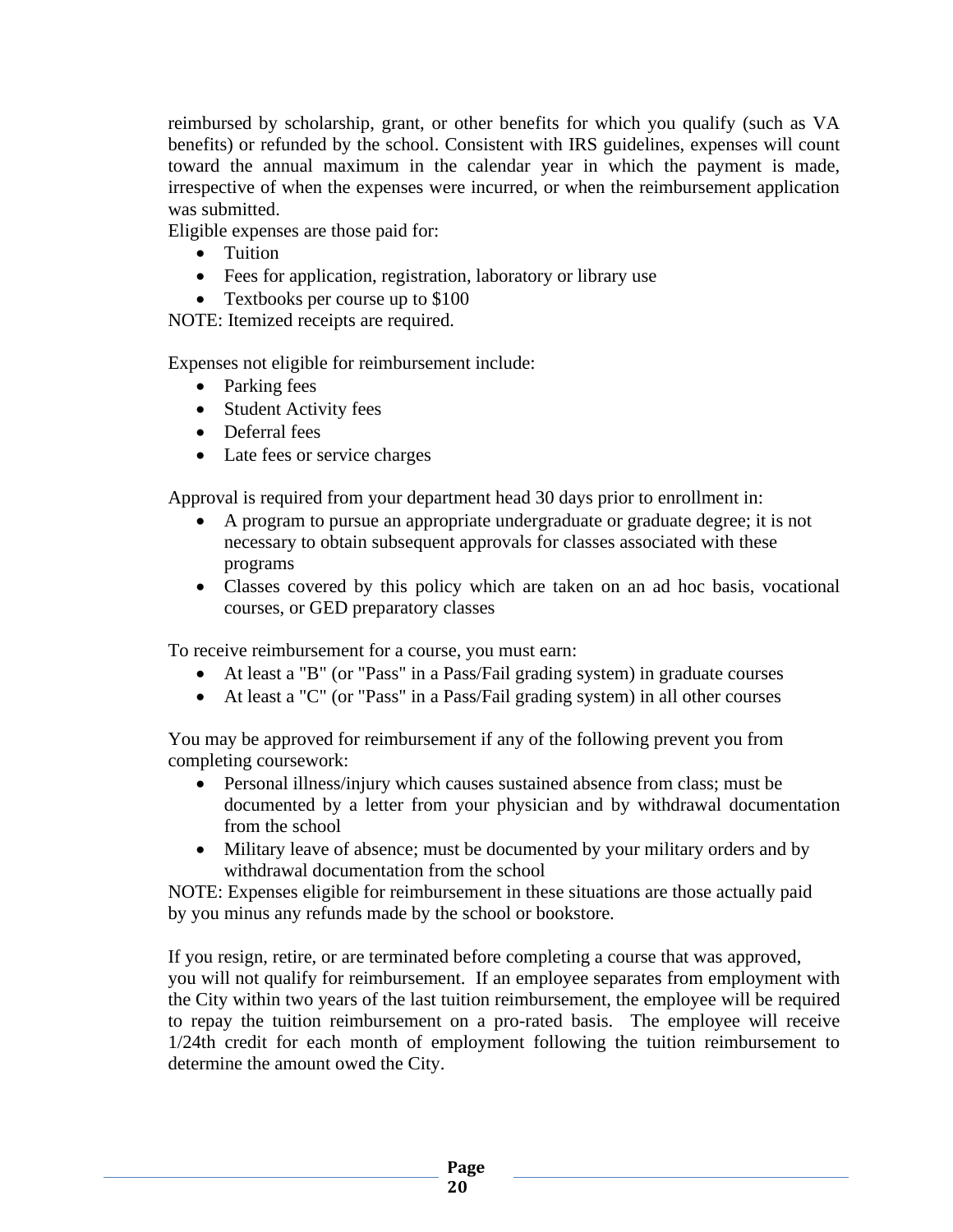There may be tax implications with respect to graduate students, depending on the IRS guidelines and applicable withholdings that are in effect at the time of participation in the program. To determine if your reimbursement is taxable, complete the "Taxability Declaration - Graduate" form which is included with the application.

The Tuition Reimbursement Policy is designed to assist only employees. Dependents of employees are not eligible for assistance under this program.

It is your responsibility to comply with the terms of the policy and to track the amount(s) reimbursed. The City of Fernandina Beach has the right to audit expenses, require additional documentation, and discipline employees who violate the terms of this policy or otherwise abuse the program. The City of Fernandina Beach has the right to suspend or cancel this program or change the terms of the policy at any time.

If you have any other questions, contact the Human Resources Director. If you have not received reimbursement within 45 days of submission, contact the Finance department.

Procedure for Participating

Participation requires:

- An approved application prior to enrollment in a course or program
- Submission of application, receipts, and other required documentation to the Finance department within 90 days after course completion

To apply, follow these steps:

- (a) At least 30 days prior to enrolling in a course or program, obtain a City of Fernandina Beach Application for Tuition Reimbursement by contacting either your department head or Human Resources.
- (b) Complete all fields according to the instructions that come with the application and sign it.
- (c) Complete and sign the "Taxability Declaration Graduate" form if you are taking a graduate course. (This form is included with the application).
- (d) Discuss your plans with your department head to ensure a mutual understanding of your plan and the terms of this policy.
- (e) Have your department head complete the section "Application Approved." Keep the original and offer a file copy to your department head.

To get reimbursed, follow these steps:

- (a) Finalize "Other Eligible Expense" on your approved application form; total expenses.
- (b) Attach the following paperwork to your approved application and Taxability Declaration form (where applicable):
	- Itemized receipts from all eligible expenses including tuition
	- Official documentation (transcript) from the school on your grade(s)
	- Other documentation as required (refer to the section "What if I can't complete a course due to circumstances beyond my control?")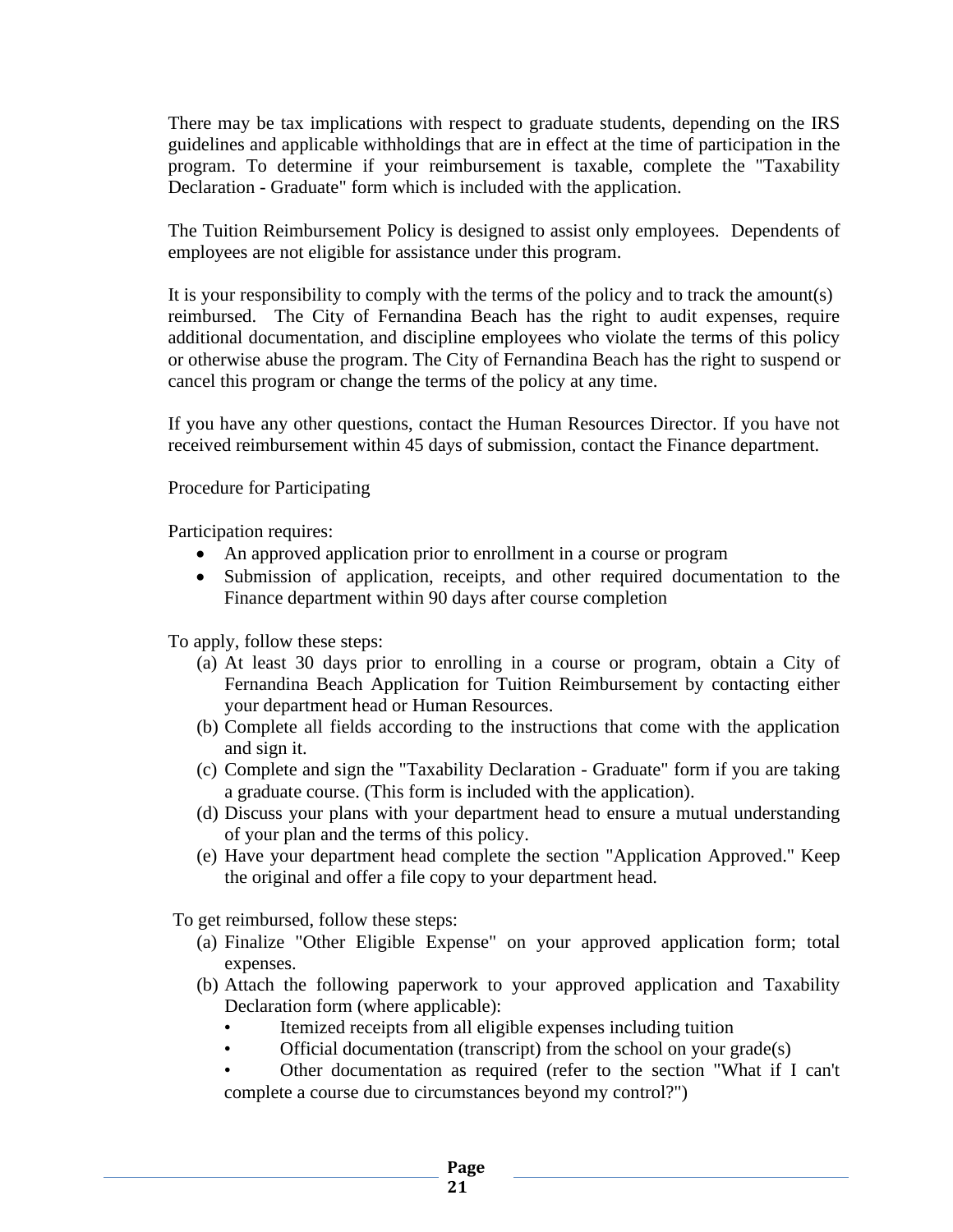- (c) Have your department head complete the section "Reimbursement Approved."
- (d) Within 90 days of course completion, submit the original application, Taxability Declaration form, your receipts, and documentation to: City of Fernandina Beach, Human Resources Department 204 Ash Street, Fernandina Beach, FL 32034

Keep a file copy for yourself and offer one to your department head.

#### **ARTICLE 20, SENIORITY**

- 20.1 Definition: For the purpose of this Agreement "seniority" shall be defined as continuous service in the job classification and shall include any time spent in a higher rank when the employee returns, for any reason, to a previous and subordinate rank; provided, however, that an employee shall be considered to have a break in service when the employee separates and is not on the city payroll for at least thirty-one (31) calendar days following the separation.
- 20.2 Seniority Application: Except under extraordinary circumstances, vacations, shifts, shift transfers and regular days off shall be scheduled with due regard for seniority. The City and the CFPBA understand that there may be times when the needs of the Department will not permit such scheduling.
- 20.3 Vacation, Compensatory Time and Holiday Time: Where practicable, leave of sixty (60) continuous hours or more, or for holidays requested, shall be requested at least seven (7) days in advance of such leave in order that the provisions of this Article may be fully implemented; however, in implementing this provision nothing shall preclude the agency from making reasonable accommodation for extraordinary leave requests or ensuring the fair distribution of leave during favored holidays. During peak season from May 1 through Labor Day, patrol officers cannot exceed sixty (60) continuous hours of vacation, unless otherwise approved by the Chief of Police or his designee. Vacation time and compensatory time for employees in detective assignments will be approved at the discretion of the Investigative Bureau Captain subject to the ultimate approval of the Chief of Police or his designee.
- 20.4 Assignment Requests: A Patrol Division shift-pick will take place each year prior to the end of August and will be conducted based on department seniority. Patrol supervisors will select their shift and days off prior to patrol officers making their selection. Assignments agreed upon via the shift picks will be posted during the first week of September and put into effect at the start of the first pay period in October. Employees may request assignment to vacant shift positions at any time during the year and seniority shall be given weight when making personnel decisions.
- 20.5 Days Off: Provided operational needs have been met, seniority in rank will be considered in the granting of days off.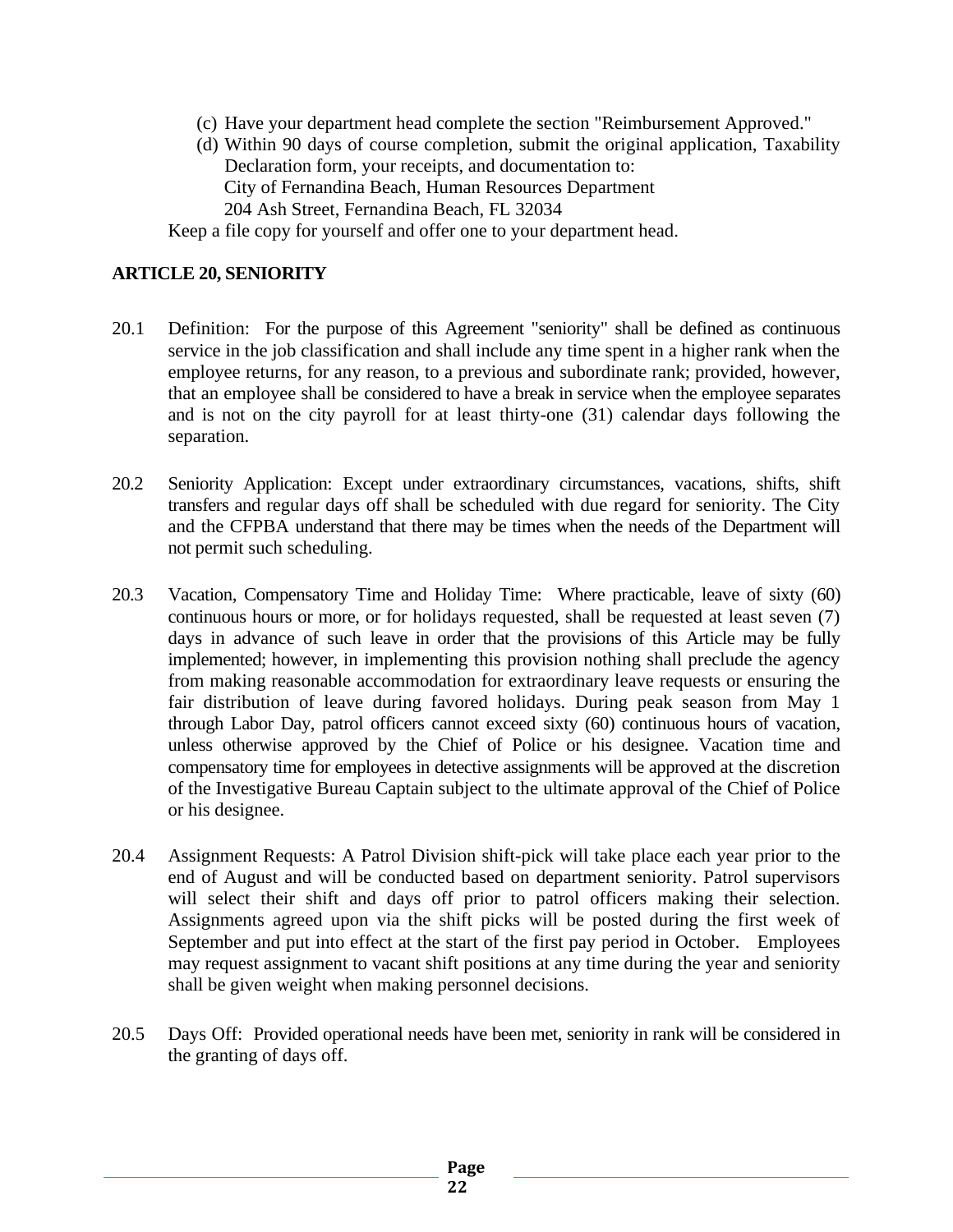- 20.6 Layoffs: Employees shall be laid off, or "bumped downward" in accordance with seniority, on the job qualifications and all performance ratings on file as provided in the City retention list procedure, Department-wide. It is understood by the parties that probationary employees shall be laid off first.
- 20.7 Recall for Laid-Off Employees: Employees who are laid off shall be placed on a recall list for the period required by law. If there is a recall, employees who are still on the recall list shall be recalled, in the inverse order of their layoff, provided they are fully qualified to perform the work to which they are recalled without further training. Employees who are eligible for recall shall be given ten (10) calendar days' notice of recall and notice of recall shall be sent to the employee by certified mail, return receipt requested, with a copy to the Union, provided that the employee must notify the Chief of Police or his designee of his intention to return to work within three (3) days after receiving notice of recall. The City shall be deemed to have fulfilled its obligation by mailing the recall notice by certified mail, return receipt requested, to the mailing address last provided by the employee, it being the obligation and the responsibility of the employee to provide the Chief of Police or his designee with the latest mailing address. If an employee failed to respond in seven (7) days to a recall notice/his name shall be removed from the recall list.
- 20.8 Recall: Probationary employees in entry level positions are not entitled to provisions of this Article.
- 20.9 Acting Sergeant Position: When a sergeant is not available, any police officer on the shift, at the discretion of the Sergeant and upon approval of the Chief of Police or his designee, will assume the responsibility of the Sergeant, and will be paid in accordance with Article 17.

# **ARTICLE 21, BULLETIN BOARDS**

The City shall provide the CFPBA with a suitable bulletin board and the CFPBA agrees that it shall use it only for CFPBA business. Such notices shall not be of a controversial or political nature.

#### **ARTICLE 22, UNIFORMS AND EQUIPMENT**

- 22.1 The City agrees to provide new employees with uniforms, weapons, ammunition, leather goods, uniform shoes and other equipment as required. Each new officer will initially be supplied with five (5) complete uniforms. Each year thereafter, each officer will be supplied with three (3) approved uniforms of the officer's choice.
- 22.2 The City will provide each detective with an annual clothing allowance of five hundred dollars (\$500) with which to purchase appropriate plain clothes to wear for court appearances. The City will replace each detective's blue uniform when deemed necessary by the Investigative Bureau Commander, but not more often than one (1) uniform annually. Each detective will receive an initial issue of four (4) polo shirts and four (4) duty uniform pants for daily wear. Each year thereafter a detective will receive a replacement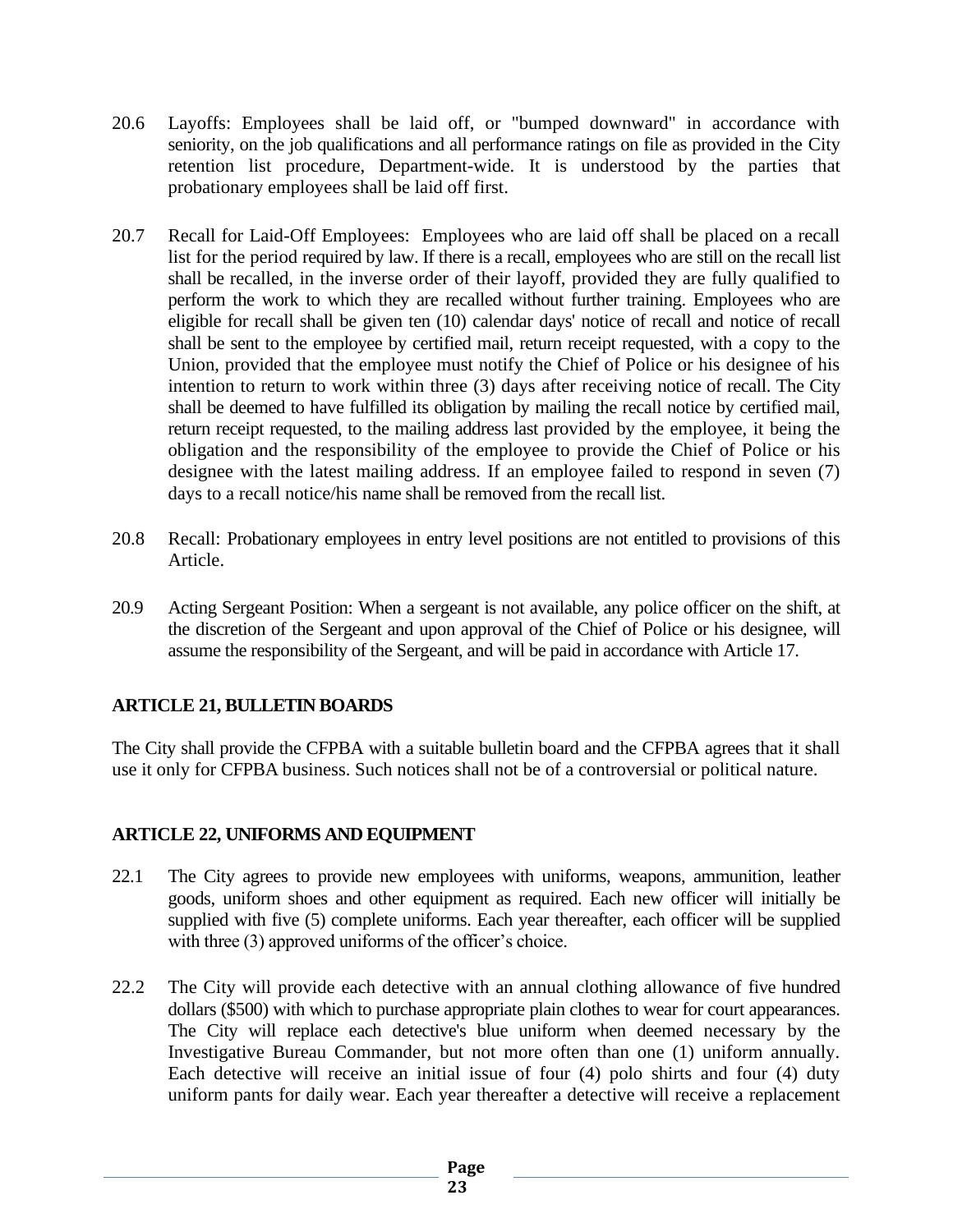of three (3) polo shirts and three (3) duty uniform pants for daily wear. The City will replace each detective's related equipment when deemed necessary by the Investigative Bureau Supervisor.

- 22.3 The City further agrees to pay for the cleaning of uniforms provided by the City at the rate of \$4.30 per uniform for one hundred seventy (170) complete uniforms annually.
- 22.4 Any uniform or related equipment other than leather gear, which is damaged or destroyed while an officer is acting in the performance of his official duties, shall be replaced by the City at no cost to the officer provided the same is not the result of his own negligence. Such claims for loss must be supported with reasonable proof of loss and shall be subject to provisions pertaining to the processing of such claims as set forth by the Chief. Related equipment shall also include watches provided that the damage is not the fault of the officer. The City will have the watch repaired or replaced, but in no event will the cost to the City exceed One Hundred Dollars (\$100.00).
- 22.5 The City will replace leather gear damaged while an employee, other than a detective, is acting in the performance of his official duties, and not the result of his own negligence. Except in extraordinary circumstances, to be determined by the Chief, an employee's leather gear will not be replaced more than once every three (3) years.
- 22.6 Any non-uniform clothing damaged or destroyed during duty hours while an employee is acting in the performance of his official duties shall be repaired or replaced, whichever is the lesser cost of the two (2), by the City. Such claims for loss must be supported with reasonable proof of loss and shall be subject to provisions pertaining to the processing of such claims as set forth by the Chief of Police.
- 22.7 Employees who are covered by this Agreement while engaged in the performance of their duties who shall have damaged or broken their prescription glasses, contacts, false teeth or partial plates as a result of such activity, shall have the same repaired or replaced, whichever is the lesser cost of the two, by the City. However, such damage shall not be the result of normal wear and tear, negligence or misuse on the part of the employee or his failure to use proper eye protection equipment, where provided by the City. Payment for repaired or replaced prescription eyeglasses/contacts or false teeth or partial plates shall occur only when promptly reported to the City. The City shall duly certify the event that created the damaged or broken prescription eyeglasses/contacts or false teeth or partial plates and such shall accompany any request for payment under the above Section.
- 22.8 The above provisions for payment will be waived if the payments to repair or replace the above-referenced damaged items would be covered under Workers' Compensation.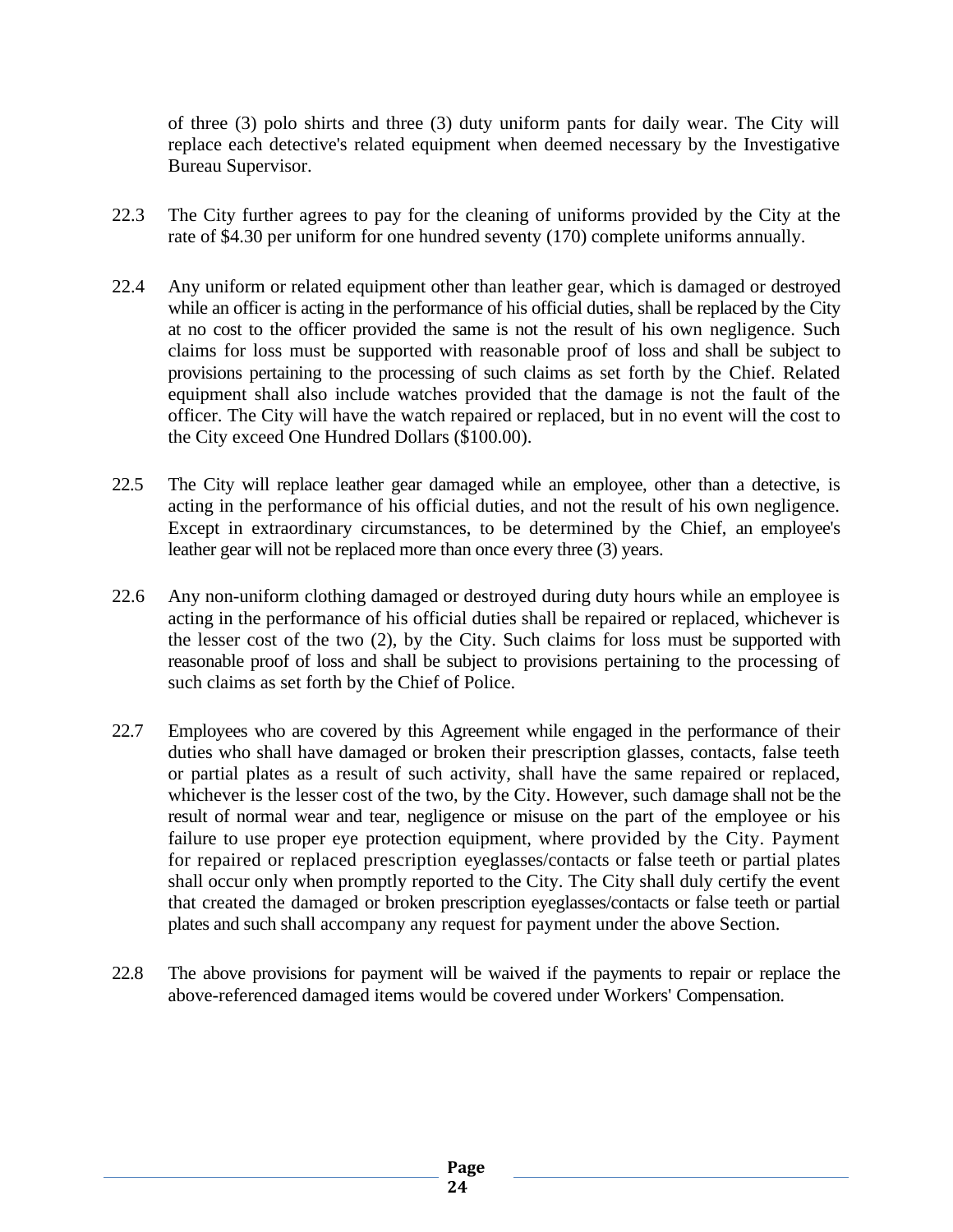#### **ARTICLE 23, SEVERABILITY**

Any portion of this Agreement which may be judicially determined to be in conflict with any law shall be deemed null and void and subject to renegotiation, but the remainder of the Agreement shall remain in full force and effect.

### **ARTICLE 24, RESIDENCY**

All persons hired or transferred into positions within the Police Department shall reside within forty (40) miles from the City limits as a condition of employment. Any person so hired or transferred and who resides beyond said area shall be allowed a period of ninety (90) days from the expiration of the initial probationary period to relocate their place of residence to within said area. Failure to relocate within such time period shall be cause for termination of employment. Such termination shall be implemented except in any case whereby an extension of a ninety (90) day period is granted by action of the Police Chief.

# **ARTICLE 25, ASSIGNED VEHICLES**

- 25.1 The City will continue the assigned vehicle program. All employees covered by this Agreement will be covered by the assigned vehicle program. Each employee assigned a vehicle shall be responsible for securing routine service and maintenance on his off-duty time, along with the responsibility to maintain said vehicle in a clean and presentable appearance at all times.
- 25.2 Use of assigned vehicles during off-duty time by employees currently residing off the island shall be limited to between place of residence and the City limits of Fernandina Beach. Such use is limited to employees residing no more than thirty (30) road miles from Amelia Island. Personal use of assigned vehicles shall be governed by departmental policy, except that employees may use assigned vehicles to attend training required by the City. An employee attending courses in pursuit of an associate's degree or higher, may use his or her assigned vehicle to attend such courses in Nassau County only, unless authorized by the Chief of Police.

#### **ARTICLE 26, EMERGENCY PROVISIONS**

Any benefits in this Agreement pertaining to work hours, shifts, or personnel assignments may be suspended temporarily by the City where an emergency exists. The City shall have the sole power to determine where an emergency exists and whether benefits will be suspended. Actual time worked under a declared emergency will be handled in accordance with the provisions of the Fair Labor Standards Act. Examples of pending events which may be declared as emergency would be hurricanes, other natural disasters, riots, civil disorders, etc.

# **ARTICLE 27 (RESERVED FOR FUTURE USE)**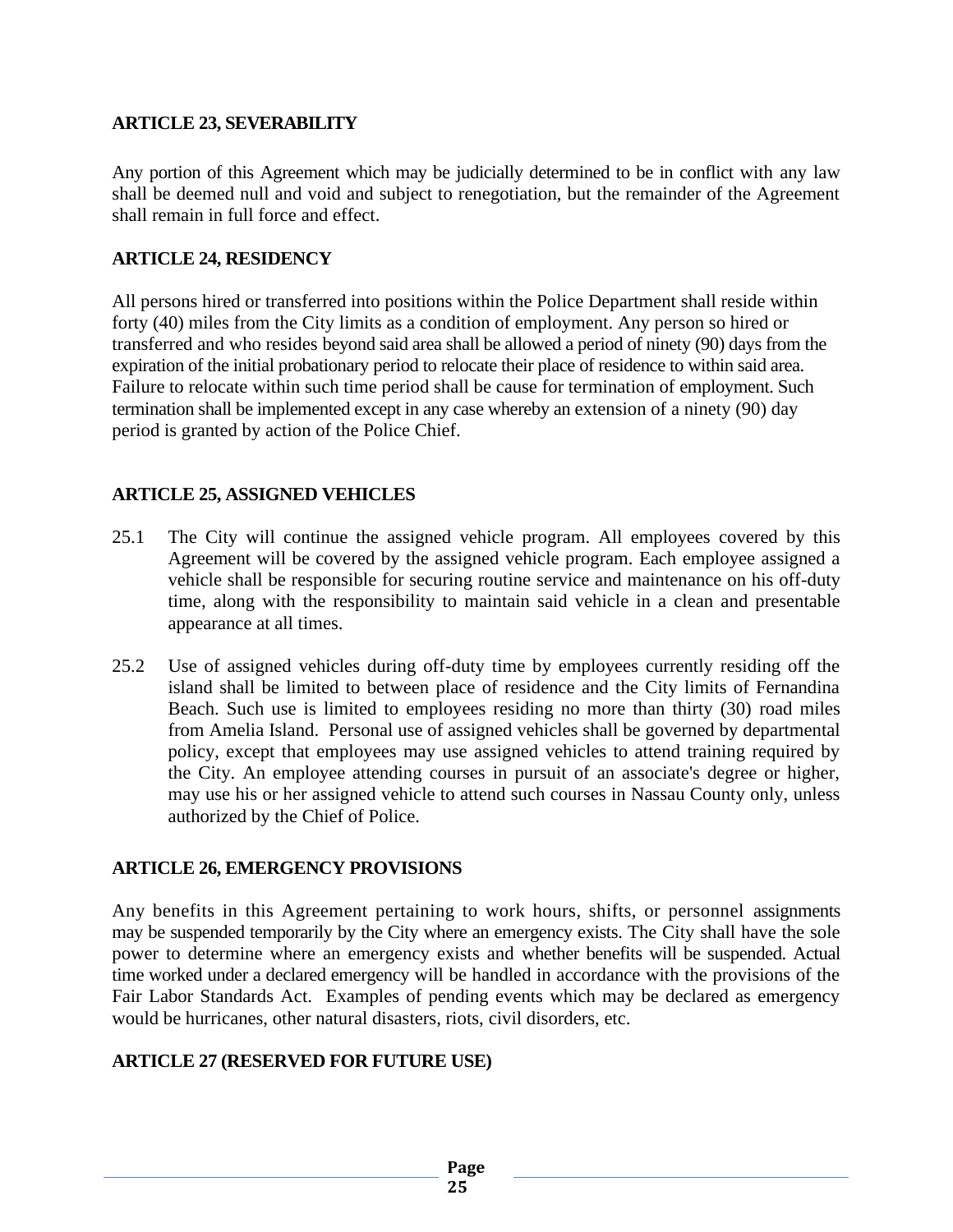# **ARTICLE 28, PROMOTIONS**

28.1 Effective October 1, 2020, the City agrees to create the position of police corporal which will serve to assist a sergeant in Patrol or Investigations. The pay of a police officer promoted to a police corporal will receive an hourly base pay increase of 5%. The pay for a police corporal promoted to a police sergeant will receive an hourly base pay increase of 7.5%.

28.2 Police officers will be eligible to promote to police corporal and only police corporals will be eligible to promote to police sergeant. All other promotional criteria will be laid out in the policies of the Fernandina Beach Police Department and will be implemented subject to ratification by the CFPBA. Promotional criteria can change from time to time as long as it is ratified by the CFPBA.

Note: If a sergeant position comes open prior to October 2020, then police officers will be eligible to promote to a police sergeant position.

28.3 A newly promoted employee's probationary period shall be for a period of ninety (90) work days from the effective date of the promotion. This period is equivalent to approximately six (6) months. For the purpose of this article, leave days of any type will not be considered a work day.

#### **ARTICLE 29, OFF-DUTY EMPLOYMENT**

All off-duty employment requests must be submitted for approval by the Chief of Police or his designee on an annual basis. In an off-duty law enforcement employment situation when a Police Officer is employed by a private agency, Workers' Compensation will only take effect when the Police Officer is working in the course and scope of police-related work. The parties agree that no request shall be unreasonably denied.

Any other claims arising out of any other situations in those off-duty employment situations will be covered by the private employing agency under the private agency's Workers' Compensation Plan.

#### **ARTICLE 30, LABOR MANAGEMENT COMMITTEE**

- 30.1 There shall be a Labor Management Committee established to consist of the Police Chief, and one member appointed by the Chief, the Union representative, and one member appointed by the Union representative. The purpose of this committee shall be to meet and confer concerning problems of a general nature which may from time to time arise in the Police Department, to promote the harmonious operation of the department and make recommendations to the Chief concerning resolution of any such problems. The committee will meet at a mutually acceptable time, place, and date set by the Chief. Recommendations of the committee will be advisory in nature only.
- 30.2 The Chief agrees that if the Union representative, while on duty, desires to appear before a scheduled Commission meeting, at which discussions concerning terms or conditions of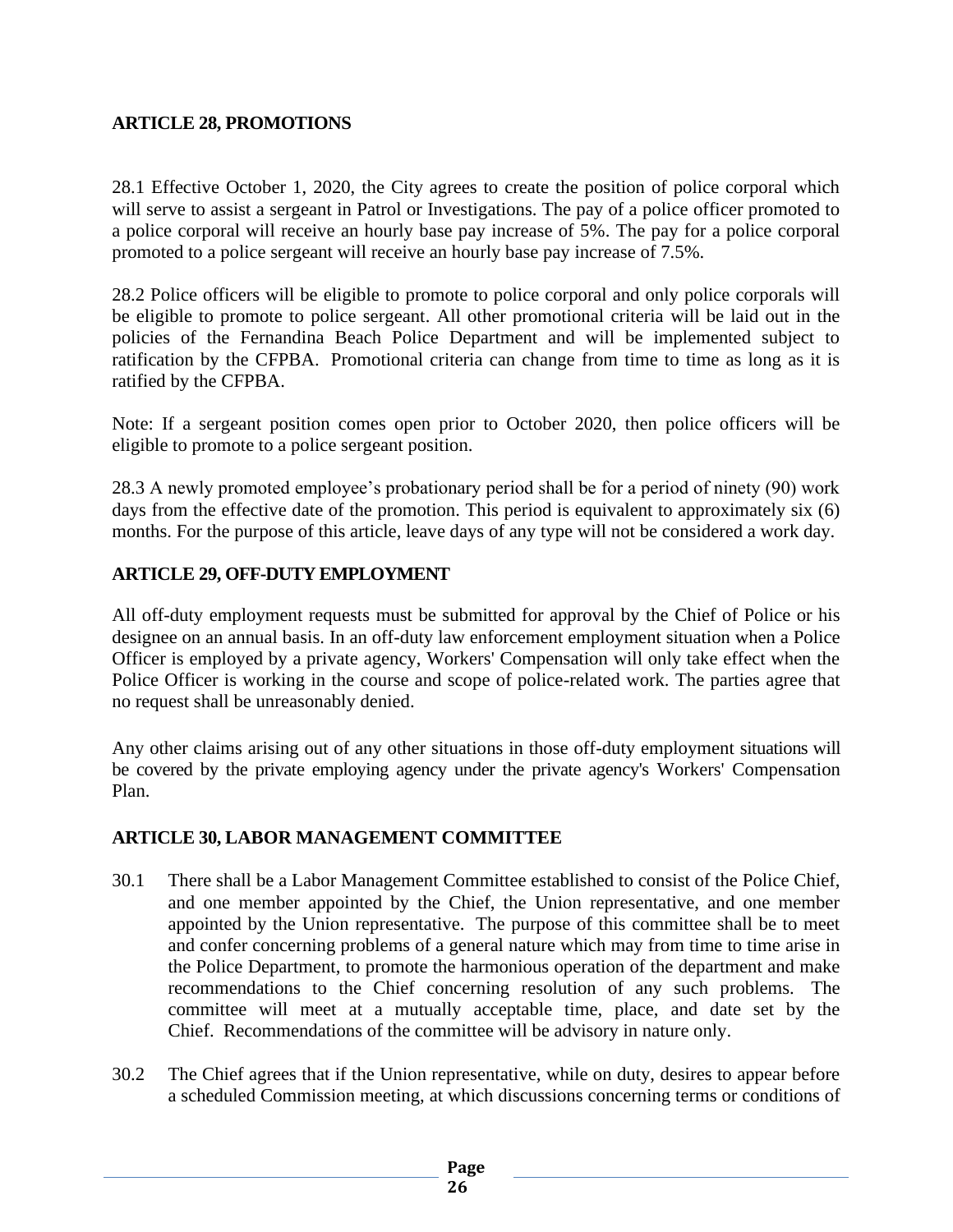employment or contract negotiations which affect Bargaining Unit members are to be held, then he may be allowed to attend without loss of pay, after first receiving permission from the Chief or his designated representative. In no case will premium pay be granted for attendance as described above. Any time required for such attendance shall be deducted from the time pool.

### **ARTICLE 31, DURATION, MODIFICATION AND RENEGOTIATION**

The Articles of this Agreement shall be in full force and effect as of the  $1<sup>st</sup>$  day of October, 2019 and shall remain in full force and effect until the last day of September, 2022, and thereafter from year to year unless notice is given in writing by either party to the other at least ninety (90) days prior to the expiration date or any anniversary thereafter of intent to modify or change this Agreement.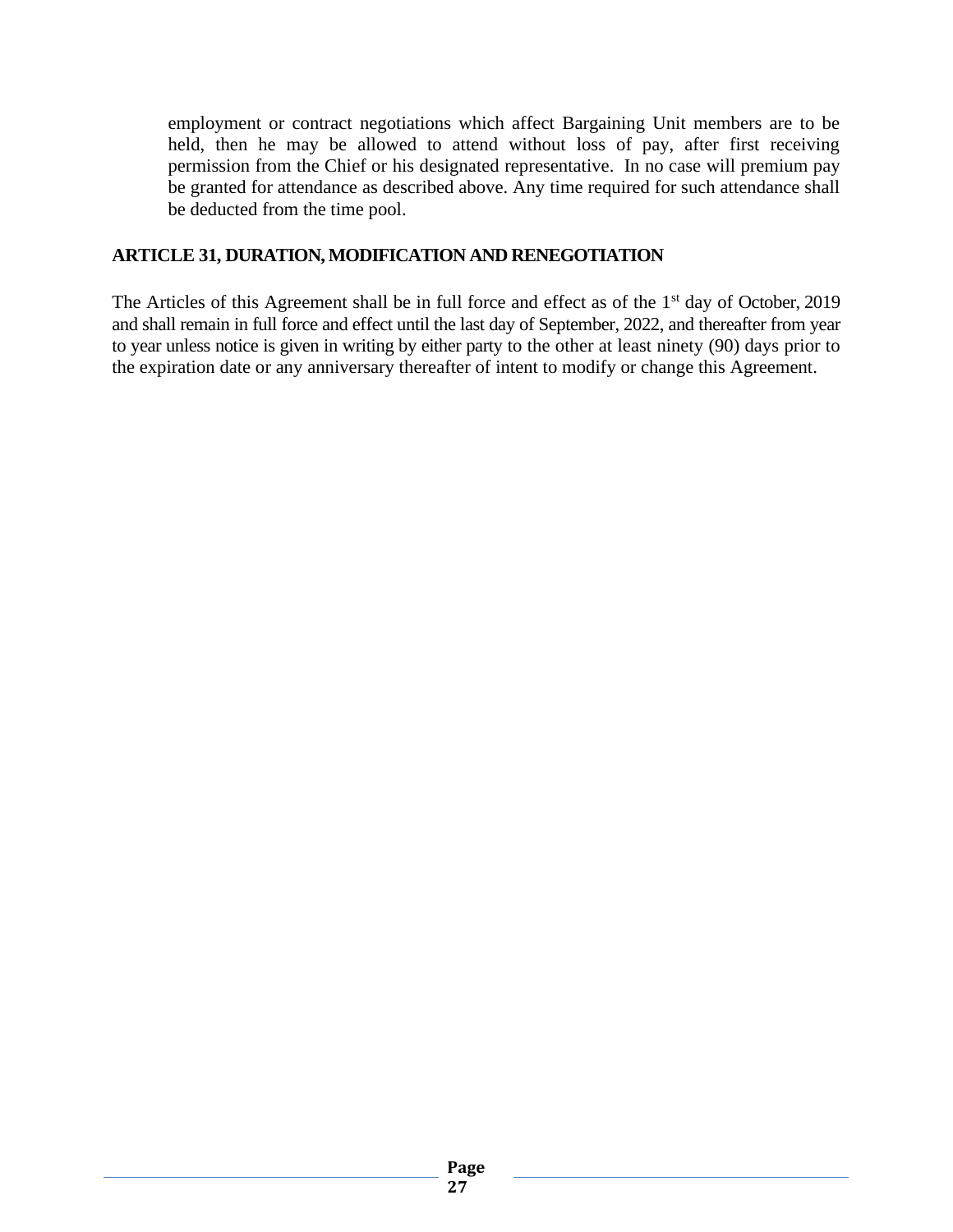# SIGNATURE PAGE

\_\_\_\_\_\_\_\_\_\_\_\_\_\_\_\_\_\_\_\_\_\_\_\_\_\_\_\_\_\_\_\_\_\_\_\_ \_\_\_\_\_\_\_\_\_\_\_\_\_\_\_\_\_\_\_\_\_\_\_\_\_\_\_\_\_\_

\_\_\_\_\_\_\_\_\_\_\_\_\_\_\_\_\_\_\_\_\_\_\_\_\_\_\_\_\_\_\_\_\_\_\_\_ \_\_\_\_\_\_\_\_\_\_\_\_\_\_\_\_\_\_\_\_\_\_\_\_\_\_\_\_\_\_

CHIEF OF POLICE CITY MANAGER

ATTEST: APPROVED AS TO FORM AND LEGALITY:

CITY CLERK CITY ATTORNEY

COASTAL FLORIDA POLICE BENEVOLENT ASSOCIATED, INCORPORATED

AUTHORIZED REPRESENTATIVE

\_\_\_\_\_\_\_\_\_\_\_\_\_\_\_\_\_\_\_\_\_\_\_\_\_\_\_\_\_\_\_\_\_\_\_

\_\_\_\_\_\_\_\_\_\_\_\_\_\_\_\_\_\_\_\_\_\_\_\_\_\_\_\_\_\_\_\_\_\_\_

ATTEST:

**Page 28**